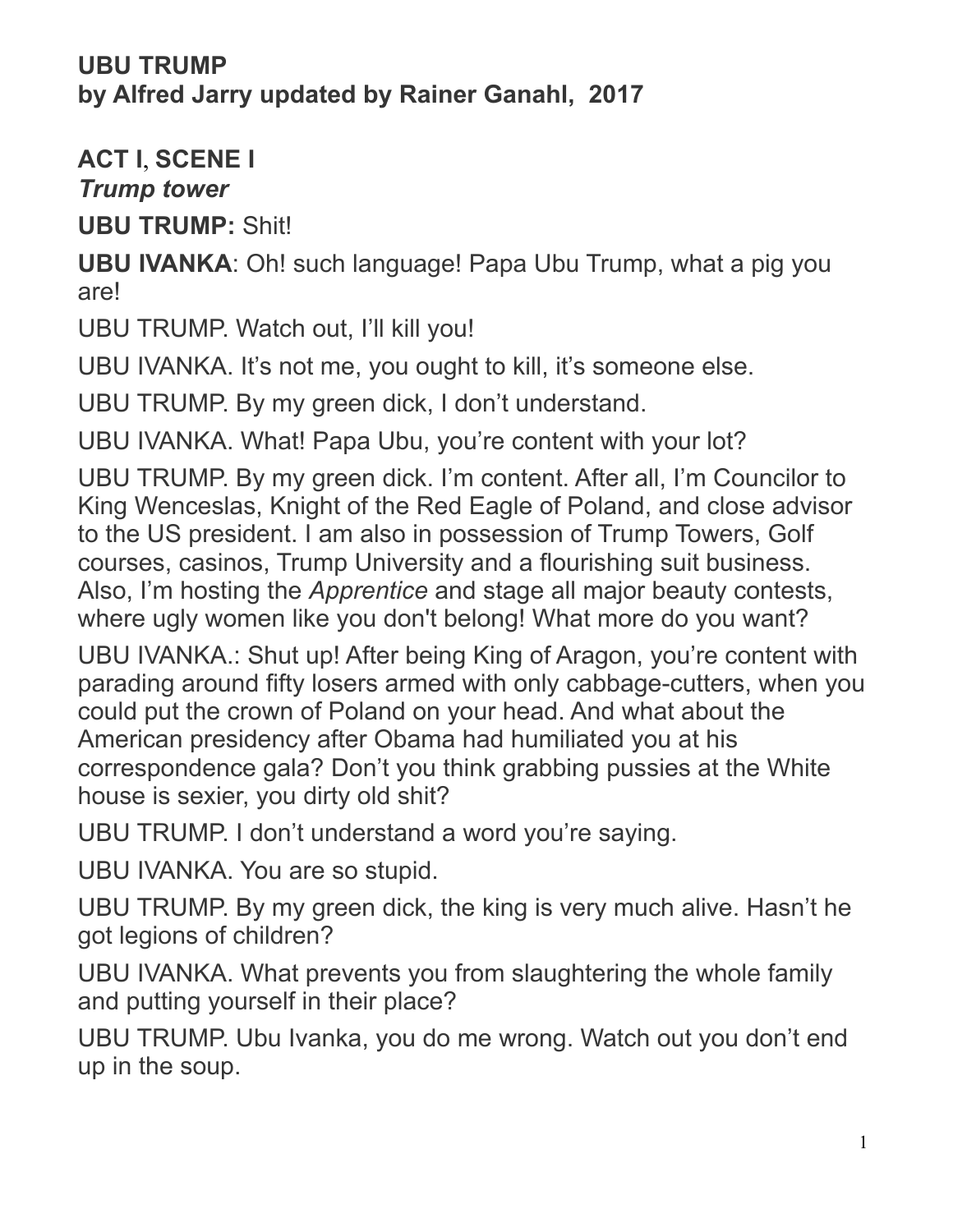UBU IVANKA. If I were in your place, I'd want to plant that ass on a throne and, as your supremacist supporters suggest, in the White House. You could make lots of money, fly Air Force One and shit on the world.

UBU TRUMP. If I were King, I'd build a big beautiful wall with Mexico, ban all Muslims and offer a fabulous big mac to the Chinese president at Mc Donalds.

UBU IVANKA. The world media would report exclusively about you the way Fox News has been doing it since you declared Obama a Kenyan.

UBU TRUMP . Ah! I yield to temptation.

UBU IVANKA. Papa Trump, now you're acting like a real man.

UBU TRUMP. No, no! Me, slaughtering the king of Poland, the president of the United States, NO - I'd sooner die!

UBU IVANKA. (*aside*). Oh, shit! – (*Aloud.*) Would you rather remain poor as a rat, Papa Ubu Trump?

UBU TRUMP. By my green dick, I'd rather beg like the hungry and the poor.

UBU IVANKA. And your walls, your News reports, your tax code, und you supreme court justices?

UBU TRUMP. And then what, Ubu Ivanka?

## *(He leaves)*

UBU IVANKA. Fucking shit! He's slow to understand, but he's shaken. Thanks to God in eight days I may be Queen of Poland and First Lady of the United States.

## **Scene II** *At Trump tower*

**UBU IVANKA**. Good morning, gentlemen, we've been waiting for you impatiently. Sit down.

**MICHAEL FLYNN**. Good morning, Madam. Where is Ubu Trump?

UBU TRUMP. Here I am! By my green dick, I'm certainly fat enough to be noticed.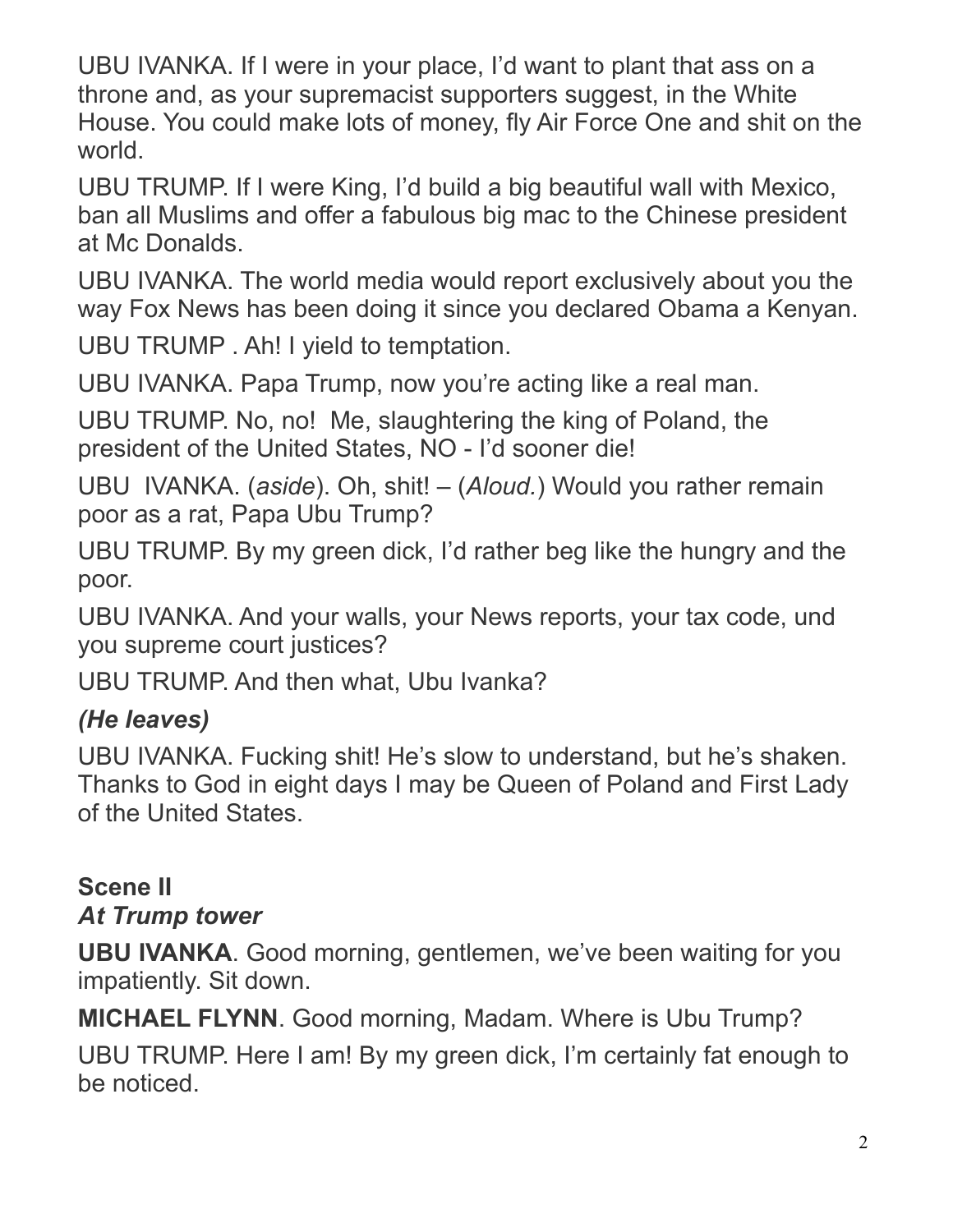MICHAEL FLYNN. Hello, Ubu Trump.

UBU TRUMP. oof! A few more pounds and I'll break the chair.

MICHAEL FLYNN. Well, Madam Ubu Ivanka, what are you serving today?

UBU IVANKA. Polish soup, wombat cutlets, veal, Trump steaks, pate of dog, turkey rumps, dog paste Trump style, charlotte russe...

UBU TRUMP. I guess that's enough. Don't tell me there is more?

UBU IVANKA Sherbet, salad, fruits, dessert, boiled beef, Jerusalem artichokes, cauliflower a la shit.

UBU TRUMP. Hey! That costs money.

UBU IVANKA. Don't listen to him, Ubu Trump is a cheap imbecile.

UBU TRUMP. To the door, everybody! Michael Flynn, I have to speak to you.

## **THE OTHERS. Hey! we haven't eaten.**

UBU TRUMP. How have you not eaten? To the door, everybody except Flynn.

### *Nobody leave*

UBU TRUMP. By my green dick, Leave, I'm going to murder you with these wombat cutlets.

#### **Scene III** *Trump tower*

*.*

UBU TRUMP. Michael Flynn, I've decided to make you my national

security advisor.

**MICHAEL FLYNN.** But how? I thought you were terribly out of favor in Washington, Ubu Trump.

UBU TRUMP. In a few days, if you please, I shall reign over the USA and the kingdom of Poland.

MICHAEL FLYNN. Are you going to kill king Wenceslas?

UBU TRUMP. He's not silly this guy.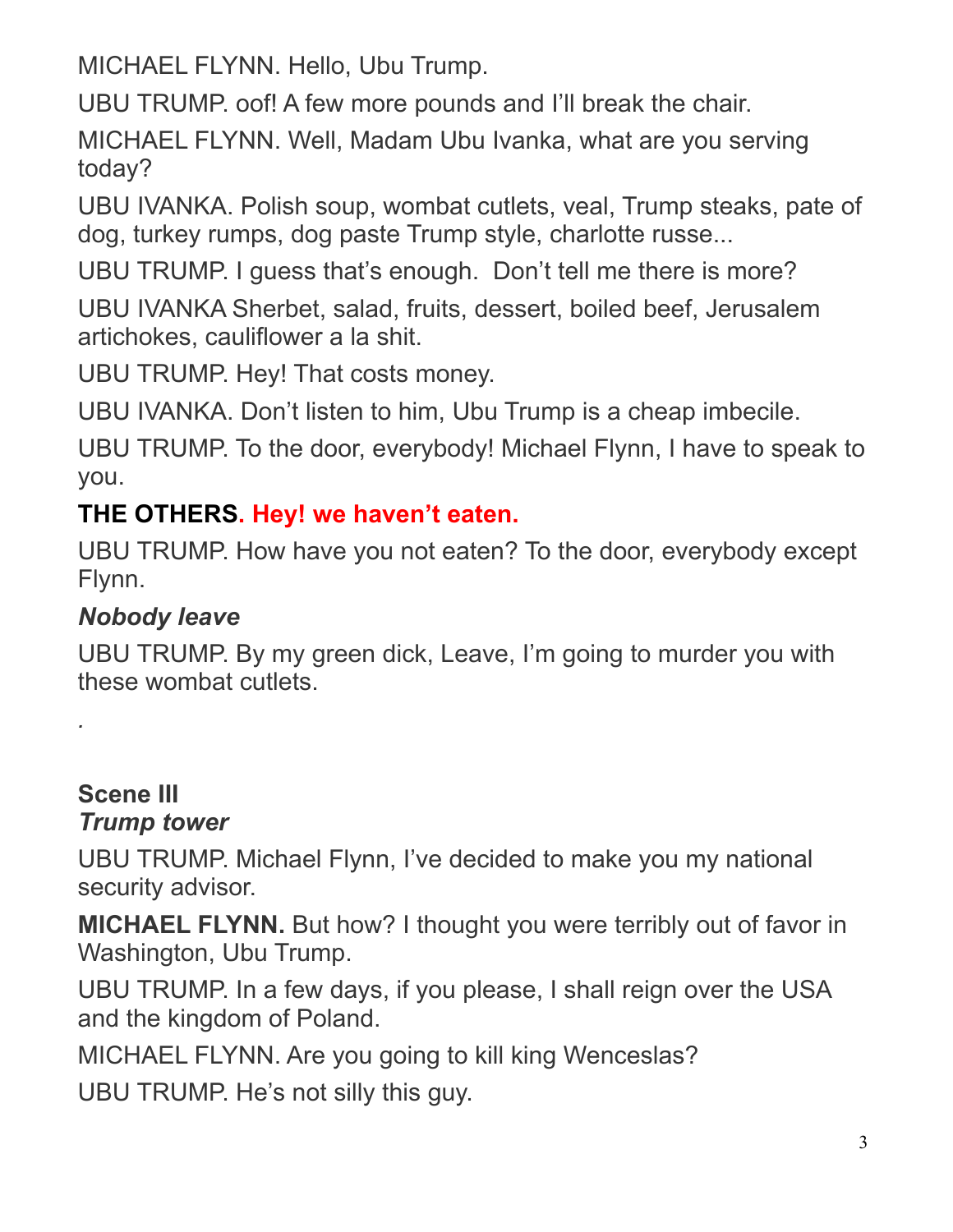MICHAEL FLYNN. If it's a question of killing the king, I'm in. We have Czar Putin and WikiLeaks on our side.

UBU TRUMP Oh! oh! I love you, Michael.

MICHAEL FLYNN. Hey! you stink, Ubu Trump. Don't you ever wash? UBU TRUMP. Rarely.

UBU IVANKA. This pig never does!

UBU TRUMP. Michel Flynn, thank Czar Putin, for his help I'll build him Trump Hotel Moscow. He can have the Penthouse as long as he keeps inviting me to his orgies.

#### **Scene IV** *Trump tower*

UBU TRUMP. What do you want, messenger?

**THE MESSENGER.** You are summoned, Sir, in the name of the king and the President of the United States of America.

UBU TRUMP. Holly Mecca shit, great balls of fire, by my green dick, I've been found out! They chop my head off, Saudi style !

*(Pausing)*

I'll just say it was Ubu Ivanka and Michael Flynn.

MICHAEL FLYNN. Ah! Shit head. If you do that...

UBU IVANKA Oh, Papa Ubu! If you succeed killing him, I'll give you new golf balls, Viagra and 12 Russian hookers !

UBU TRUMP I'll just kill him.

#### **Scene V** *The Palace*

UBU TRUMP (*stuttering*). It wasn't me, you know! It was Ubu Ivanka and Michael Flynn.

**THE KING.** What is the matter, Ubu Trump?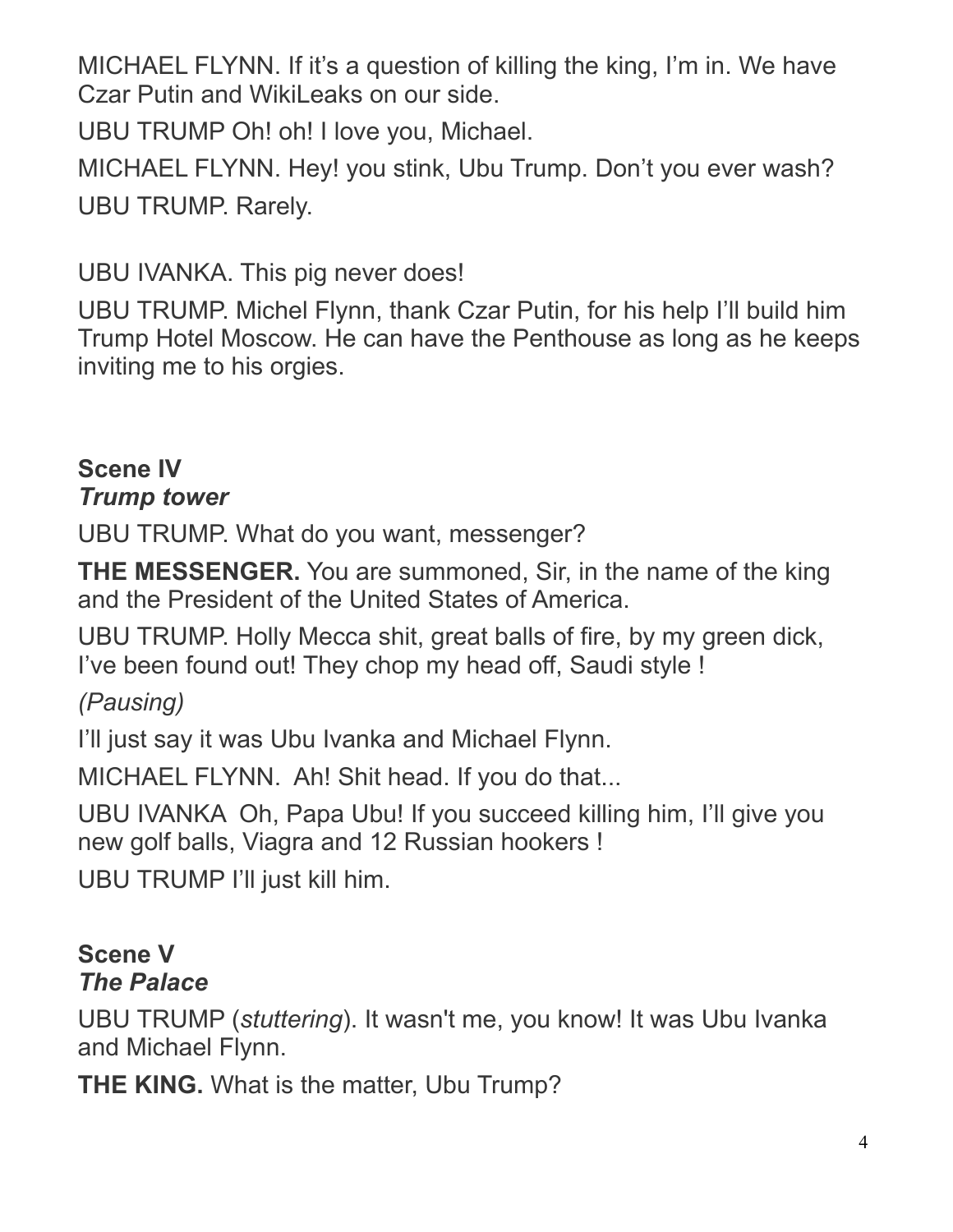**MICHAEL FLYNN.** He's is out of his mind. He had 10 big macs.

**THE KING.** Ubu Trump, I am anxious to reward you for your numerous services as captain of dragons. I also make you today Governor of Texas.

UBU TRUMP. Dear Majesty, I don't know how to thank you.

THE KING. Don't thank me, Ubu Trump. Just be there tomorrow at the big parade.

#### **Scene VI**

#### *Trump tower*

UBU TRUMP. My good friends, Let's finalize our conspiracy.

**MICHAEL FLYNN**. Speak, Ubu Trump

UBU TRUMP. I want to slip polonium-210 in the king's lunch, Russian style poisoning. He'll disintegrate briefly like Arafat and most of Putin's foes.

#### ALL. **High five, filthy pig!**

UBU TRUMP. Let Michael Flynn share his idea.

MICHAEL FLYNN. I think we should wack him with a sword ISIS style.

### ALL. **Yes, it is noble and easily done.**

UBU TRUMP. Are you aware, by way, the king would award me with his postal office building in Washington if I snitch on you?

UBU IVANKA. Oh! traitor, coward, nasty servile cheapskate!

#### ALL. **Boo, Ubu Trump!**

UBU TRUMP. Hey! Gentlemen calm yourselves. I take the risk for you! Michael Flynn, you're in charge of slicing the king in two!

**PAUL MANAFORT.** Wouldn't it be better to gang up on him at once screaming and yelling? We'd have a better chance of winning over the troops.

UBU TRUMP. Ok, I'll try to step on his feet. He'll jump back, and I'll say: SHIT, and on that signal you all will jump on him and scream.

#### ALL. **Hurrah**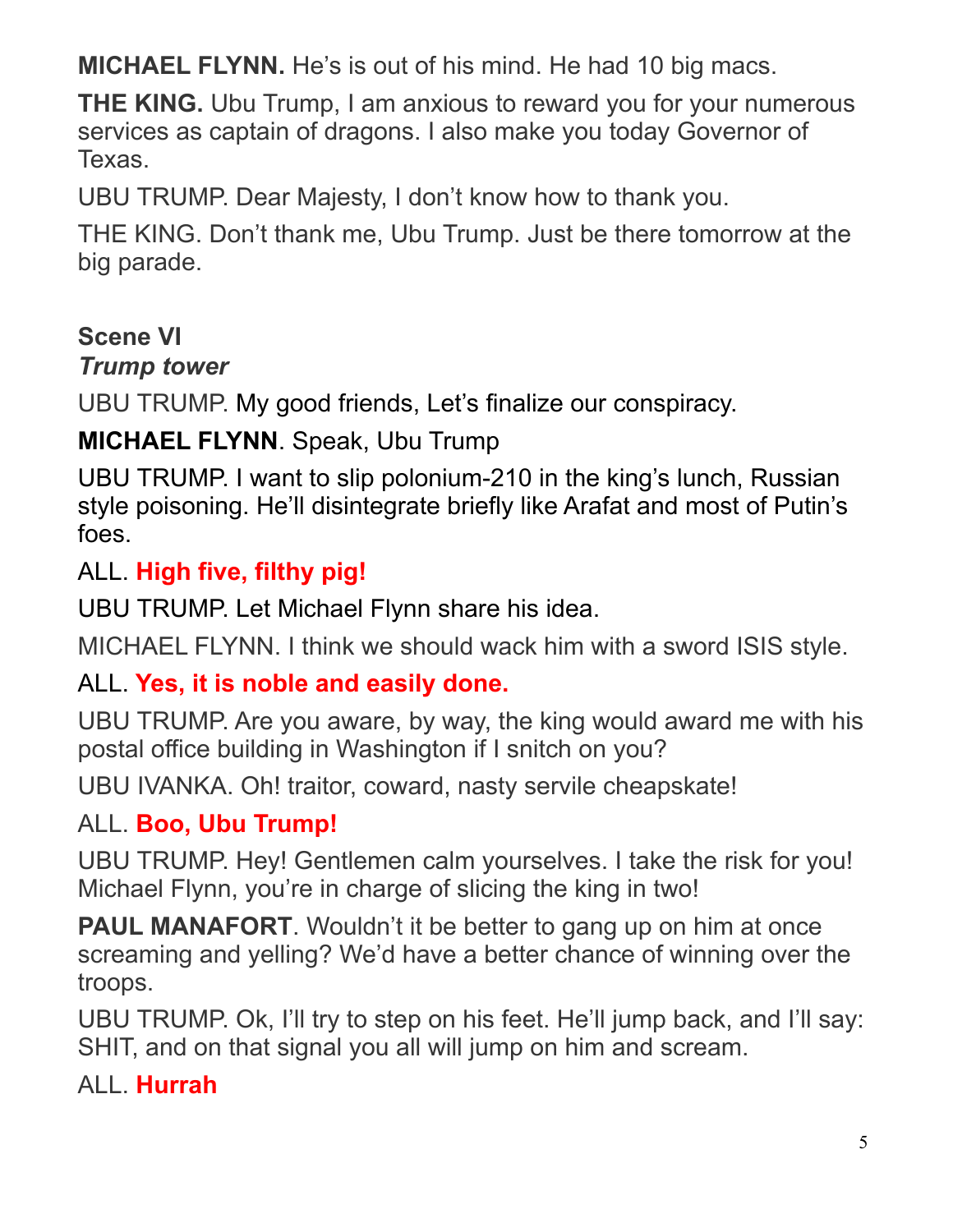## **Act 2 Scene I** *The king's palace*

**THE KING.** Madam Chelsea, you were very impertinent this morning to Ubu Trump, knight of my orders and owner of countless Trump real estate. Therefore I forbid you to appear at my parade.

**THE QUEEN.** But who will defend you.

THE KING. Madam, You tire me with this nonsense.

**CHELSEA.** I submit, my king

**THE QUEEN.** Really, my lord, are you determined to go to this parade?

THE KING. Why not, my lady?

THE QUEEN. Have I not dreamed of Ubu Trump striking you with his many weapons and throwing you into the river, with the Polish crown and the US flag upon his head?

THE KING. What madness! Ubu Trump is a very fine gentleman who would let himself be torn apart by wild horses for my service.

## **THE QUEEN AND CHELSESA**. What idiocy!

THE KING. Keep your opinions to yourself, young monkey. And you, my lady, to prove how little I fear Ubu Trump, I'm going to the parade without sword.

THE QUEEN. …Fatal imprudence!... I won't see you living again.

## *They leave.*

THE QUEEN. Chelsea, come into the chapel with me, pray for your father and your brothers.

# **Scene II**

### *The parade ground.*

**THE KING.** Noble Ubu Trump, come to inspect the troops.

UBU TRUMP Coming, Sir, coming.

*Ubu's men surround the King.*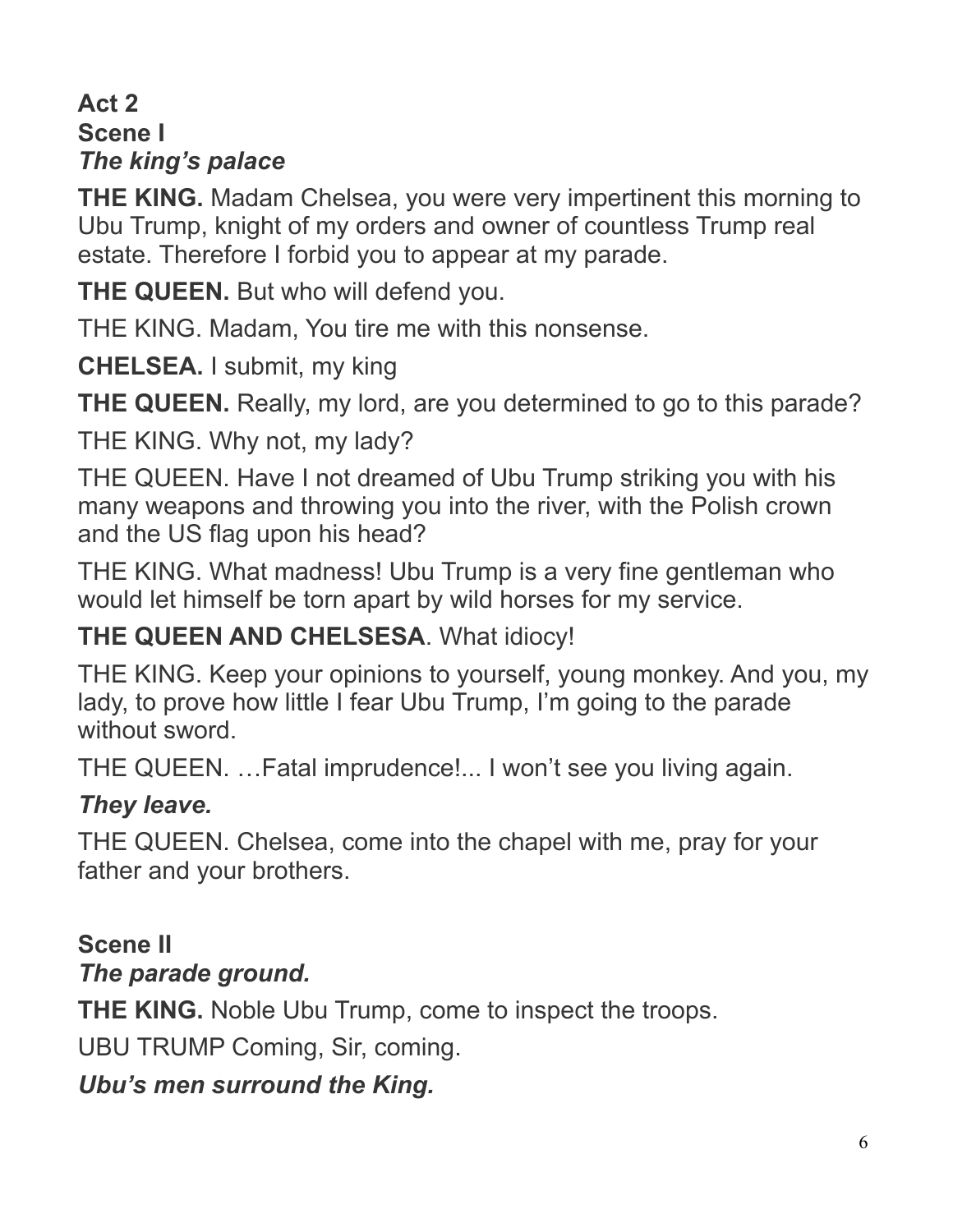THE KING. Ah! there is the regiment of Danzig horses. My word, they are very beautiful!

UBU TRUMP. Do you think so? They appear to me to be very miserable. Look at this one. *(To the soldier)***.** How long has it been since you washed yourself, you worthless clown?

THE KING. But this soldier is very clean. What is the matter with you, Ubu Trump?

UBU TRUMP. This!

## *He stamps on the King's foot.*

THE KING. Wretch!

UBU TRUMP . Shit! To me, my men!

### **MICHAEL FLYNN.** Hurrah! Forward!

## *All strike the King with swards.*

**THE KING.** Oh! help! Help, Holy Virgin, I'm gonna die!

**MICHAEL FLYNN,** That does it! He is dead!

UBU TRUMP Ah! I have the crown! I captured all his votes. Now for the others.

MICHAEL FLYNN. Death to the entire family!

*The king's sons and entourage run away. All pursue them.*

**Scene III** *At palace* **THE QUEEN.** At last I begin to feel reassured. **Chelsea.** You don't have any cause to fear. *An awful clamor is heard outside.* **THE QUEEN**. What is that dreadful noise? **CHELSEA.** Ah! What do I see !? My two brothers pursued by Ubu Trump and his men! **THE QUEEN.** Oh my God! Holy Virgin. They're losing ground.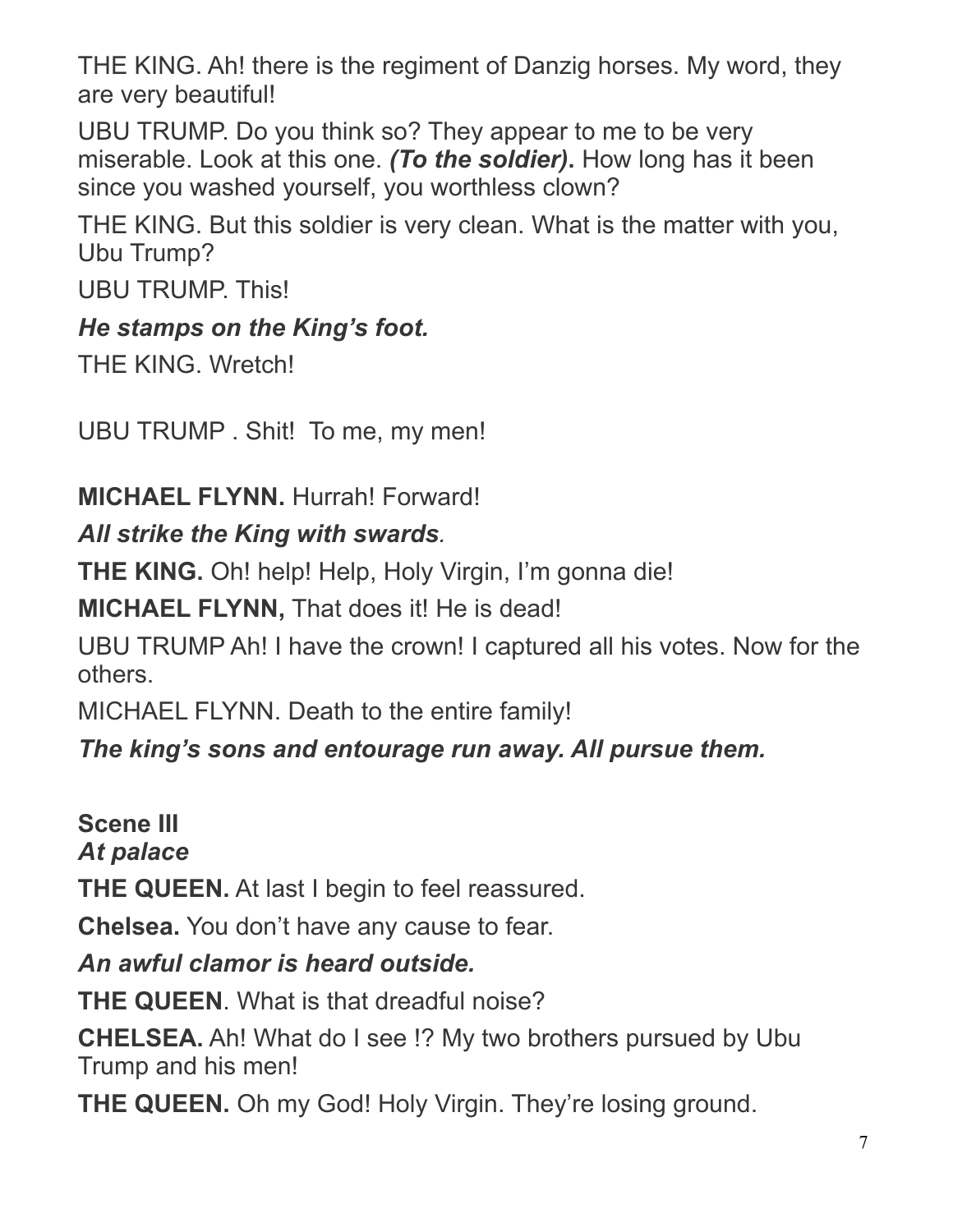**CHELSEA.** The whole army is following Ubu Trump. The king is not there. Horror! Help!

**THE QUEEN.** Boleslas is dead! He received a bullet.

**CHELSEA.** Hey! *(Ladislas turns around.*) Defend yourself! Hurrah for Ladislas!

**THE QUEEN.** Oh! he's surrounded.

**MICHAEL FLYNN.** This is the end of him. Just cut him in two like a sausage.

**THE QUEEN.** Alas! These madmen penetrate the palace. They're coming up the stairs!

*The noise increases.*

## **THE QUEEN AND CHELSEA (***on their knees***).**

My God, defend us.

**CHELSEA.** Oh! That Ubu Trump! The wretched rogue!

#### **Scene IV**

## *The palace. Ubu Trump and his men burst in.*

UBU TRUMP. Hey! Chelsea.

**CHELSEA**. By God, I will defend my mother to the death! The first one to take a step dies!

UBU TRUMP. Oh, Michael Fynn, I'm scared! Let me out of here.

**A SOLDIER (***advances***).** Surrender, Chelsea!

CHELSEA. Hold, hooligan! Here's your punishment!

*Chelsea splits open the Soldier's skull.*

**THE QUEEN.** Hold your ground, Chelsea! Hold your ground!

**MANY (***advancing***). Chelsea, we promise to spare your life.**

**CHELSEA.** Scoundrels, scrotums, mercenary monkeys!

### *She makes a windmill with her sword, and massacres them.*

UBU TRUMP. Oh! I'll finish this thing just the same.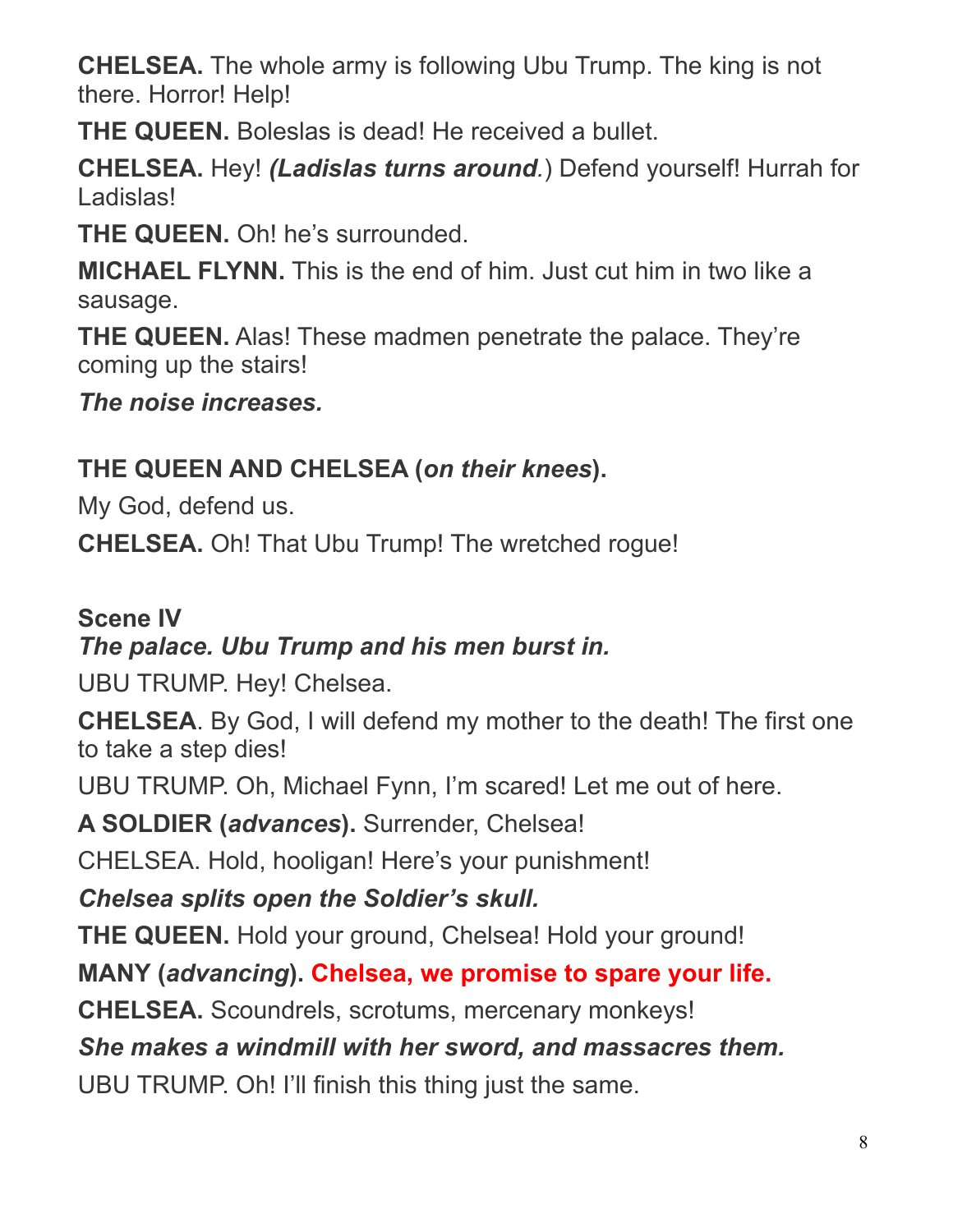**CHELSEA**. Mother, save yourself by the secret staircase.

**THE QUEEN.** And you, my daughter, and you?

CHELSEA. I'll follow.

UBU TRUMP. Try and catch the queen! Ah, she's gone!

## **Scene V**

### *The palace.*

UBU TRUMP. No! I won't do it! Do you want to ruin me with this nonsense?!

**MICHAEL FLYNN.** But in short, Ubu Trump, don't you see the people await a happy event.

**UBU IVANKA**. If you don't have meats and gold distributed, you'll be overthrown within two hours.

UBU TRUMP. Meats, yes! Gold, no! Slaughter three old horses. That's good enough for such monkeys.

UBU IVANKA. Monkey yourself!

UBU TRUMP. For the last time, I want to become richer. I won't release a single coin.

UBU IVANKA. Ubu Trump, you have in your hands all the treasures of Poland and the USA.

**JARED KUSHNER**. But Ubu Trump, if you don't make any distributions, the people will not want to pay their taxes.

UBU TRUMP. Is this really true?

UBU IVANKA. Yes! Jared is right. They can call the tea party on you and troll you.

UBU TRUMP. Oh, then I agree to all. Invite millions of people and cook a hundred and fifty cows and sheep.

**Scene VI**

*The court of the palace full of people.*

PEOPLE. **There's the king, the president of the United States! Long live the king-president Ubu Trump! Hurrah!**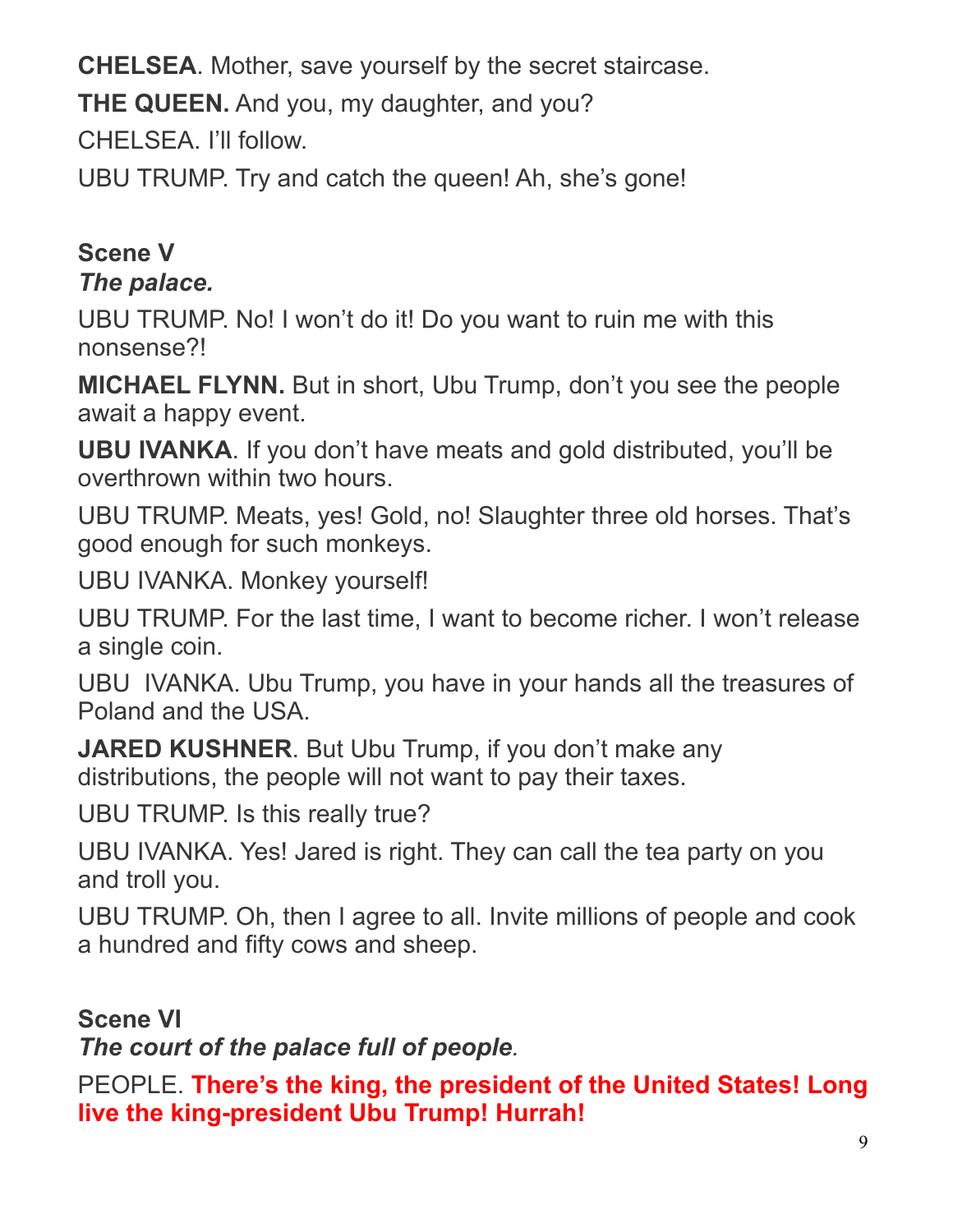**UBU TRUMP (***throwing gold***).** Catch. This is for you. It hardly amuses me to give you money. At least promise me you'll pay your taxes, stay in my hotels and buy Ivanka's clothing.

# **ALL. Yes, yes!**

**MICHAEL FLYNN.** Look, how they squabble. What a battle over this gold!

UBU TRUMP. It's truly amazing.There's even someone with his skull cracked open. This is more exciting than Syria.

**JARED KUSHNER.** Let's repeat this more often.

UBU TRUMP. What a beautiful spectacle! Bring more cases of gold.

**JARED KUSHNER**. Let's make a race. We can also use Paul Manaford's Ukrainian gold.

**UBU TRUMP. (***To the people***.)** My friends, you see this cases of gold? It contains 3 Million polsky-dollarsky. We do a race. Line up.

### ALL. **Yes! Long live Ubu Trump! What a good king-president! Your ratings will go through the roof!**

# *All the people line up at the far end of the courtyard.*

UBU TRUMP. One, two, three! Are you ready?

# ALL. **Yes! Yes!**

UBU TRUMP. Go!

## *They start running and falling over themselves. Screaming and tumult.*

UBU TRUMP. A bloody stampede!

**PAUL MANAFORT**. They approach! They approach!

UBU TRUMP. Hey! The first one is losing ground!

UBU IVANKA No! He is regaining it.

**JARED KUSHNER**. Oh! He's losing, he's losing!

UBU TRUMP. Oh. Great, it's George Zimmerman who came in first.

ALL. **Long live George Zimmerman! Long live George Zimmerman!** 

### *Geroge Zimmerman is allowed to enter the Palace.*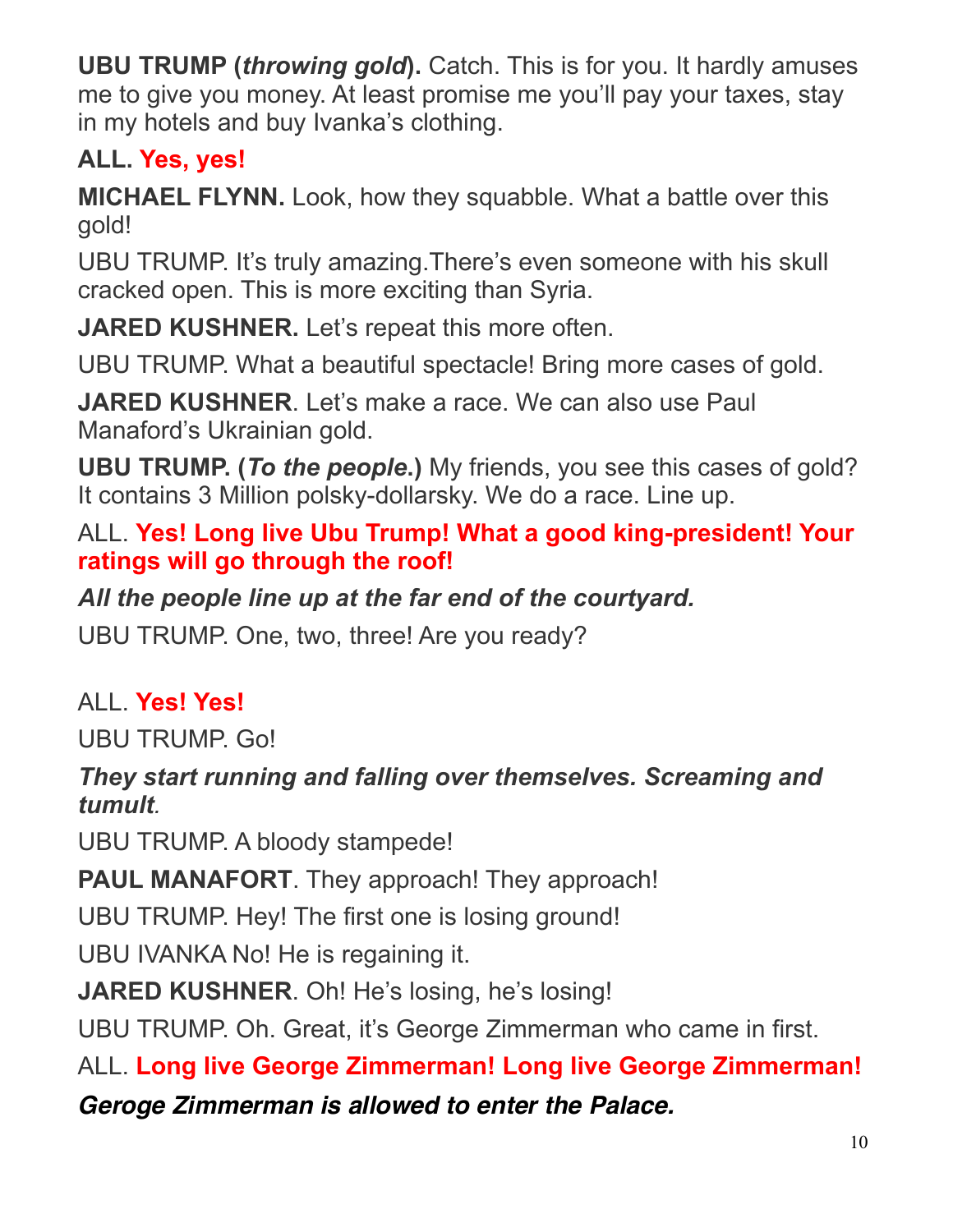**GEORGE ZIMMERMAN**. My king-president, I really don't know how to thank you for helping me win this race without even running. Also, still owe you gratitude for acquitting me in the Trayvon Martin case.

UBU TRUMP. Better thank Jeff Sessions, he arranged it. And please, hide your bribe money.

**UBU TRUMP.** *Addressing the crowd* All you people, come in and dine. Today my palace doors are open. Please honor me.

PEOPLE. **Long live Ubu Trump! He is the best king-president!**

*An orgy ensues that continues until the following day.* 

#### **Act 3 Scene I** *The palace.*

UBU IVANKA. Papa Ubu, all is very well, but we have to economize, take money from the poor and hand it to the super-rich like us. Otherwise, we lose their support.

UBU TRUMP. By my green dick, ok, let's ride the phynance horse.

UBU IVANKA. But we still owe a great deal to Michael Flynn and need to pay him.

UBU TRUMP. Do me a favor, don't speak of that buffoon. He can kiss my ass.

UBU IVANKA. You're making a mistake, Papa Ubu. He'll turn against you, join Czar Putin, align with Chelsea.

UBU TRUMP. I am no more concerned about that small man as I am about Chelsea.

UBU IVANKA. Hey? Do you think you're done with Chelsea?

UBU TRUMP. That young monkey?

UBU IVANKA. Papa Ubu, Try to win over Chelsea with your kindness.

UBU TRUMP. More money to hand out? Oh! No! You've already made me waste millions.

UBU IVANKA. Watch out Papa Ubu, these two strangle you with Trump ties.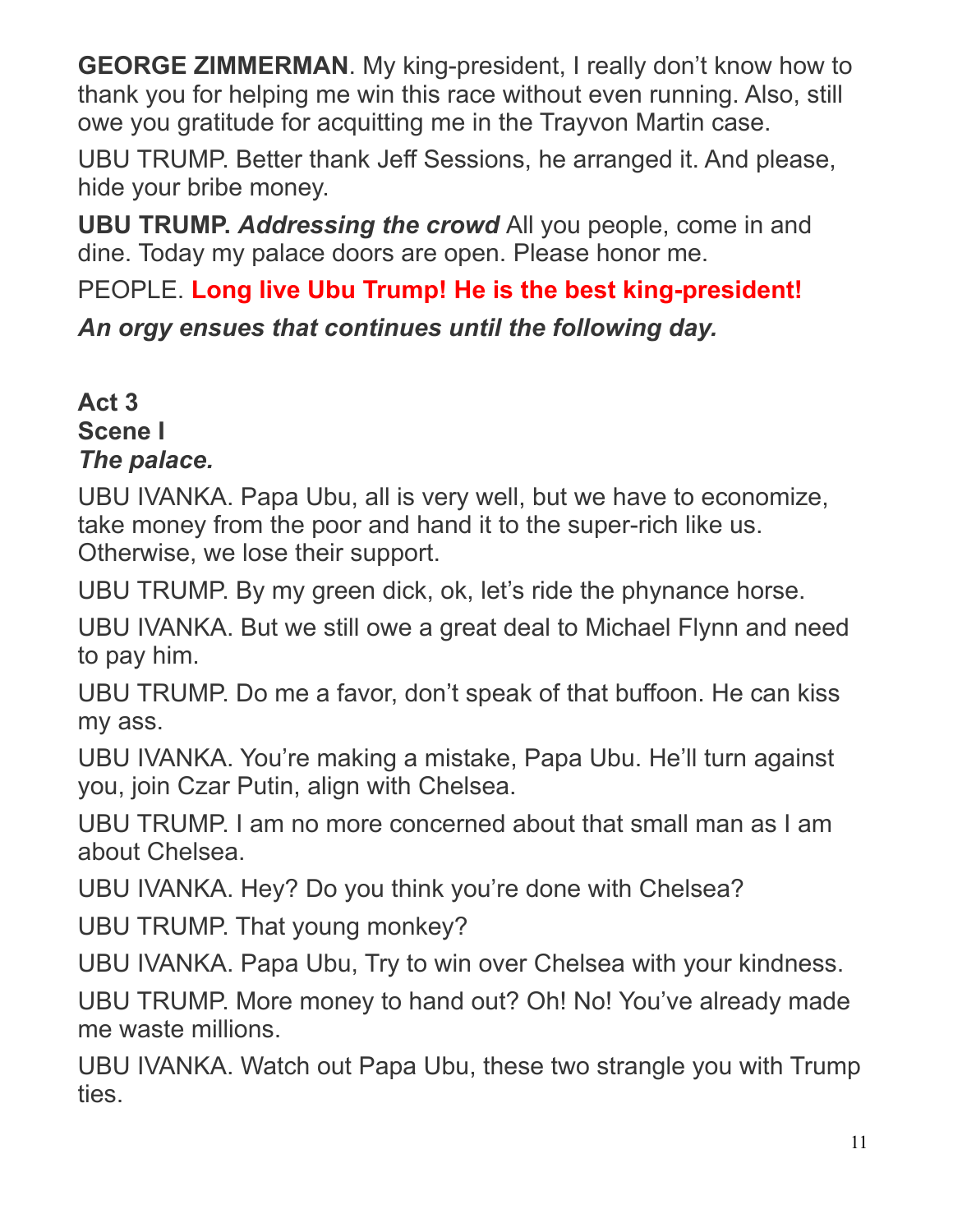UBU TRUMP. Well, you will be with me in the grave.

UBU IVANKA. Listen, Chelsea has justice on her side and now you even alienate your security advisor, with his Russian connection and his fake media empire.

UBU TRUMP. Ah, dirt! Isn't truth as worthy as untruth? Stop harassing me, Ubu Ivanka.

*Ubu Ivanka runs away*

#### **Scene II**

### *The great hall of the White palace.*

UBU TRUMP. Bring in the caskets and the Kalashnikovs! --- Now, bring in the senators! Let's drain the swamp.

### *The senators are brutally shoved in.*

UBU IVANKA. Restrain yourself, Ubu Trump.

UBU TRUMP. I order to enrich the kingdom, Washington and the Trump dynasty, I'm going to kill all you senators and take your possessions.

### **ALL SENATORS. Horror! To us, people, soldiers, voters and the media, Horror!**

UBU TRUMP. Bring the first senator and pass me my Kalashnikov. Those condemned to death go to my debraining machine. (*To the 1st Senator*.) Who are you, buffoon?

**FIRST SENATOR.** Vitepsk, Senator of Alaska.

UBU TRUMP. What's your income?

FIRST SENATOR. 500,000 polsky-dollarsky a year.

UBU TRUMP. Condemned!

## *He shoots the Senator and puts him down the hole.*

UBU IVANKA. What ferocity!

UBU TRUMP. Second Senator, who are you?

(*The Senator says nothing*.)

UBU TRUMP. You are going to answer, dirtbag?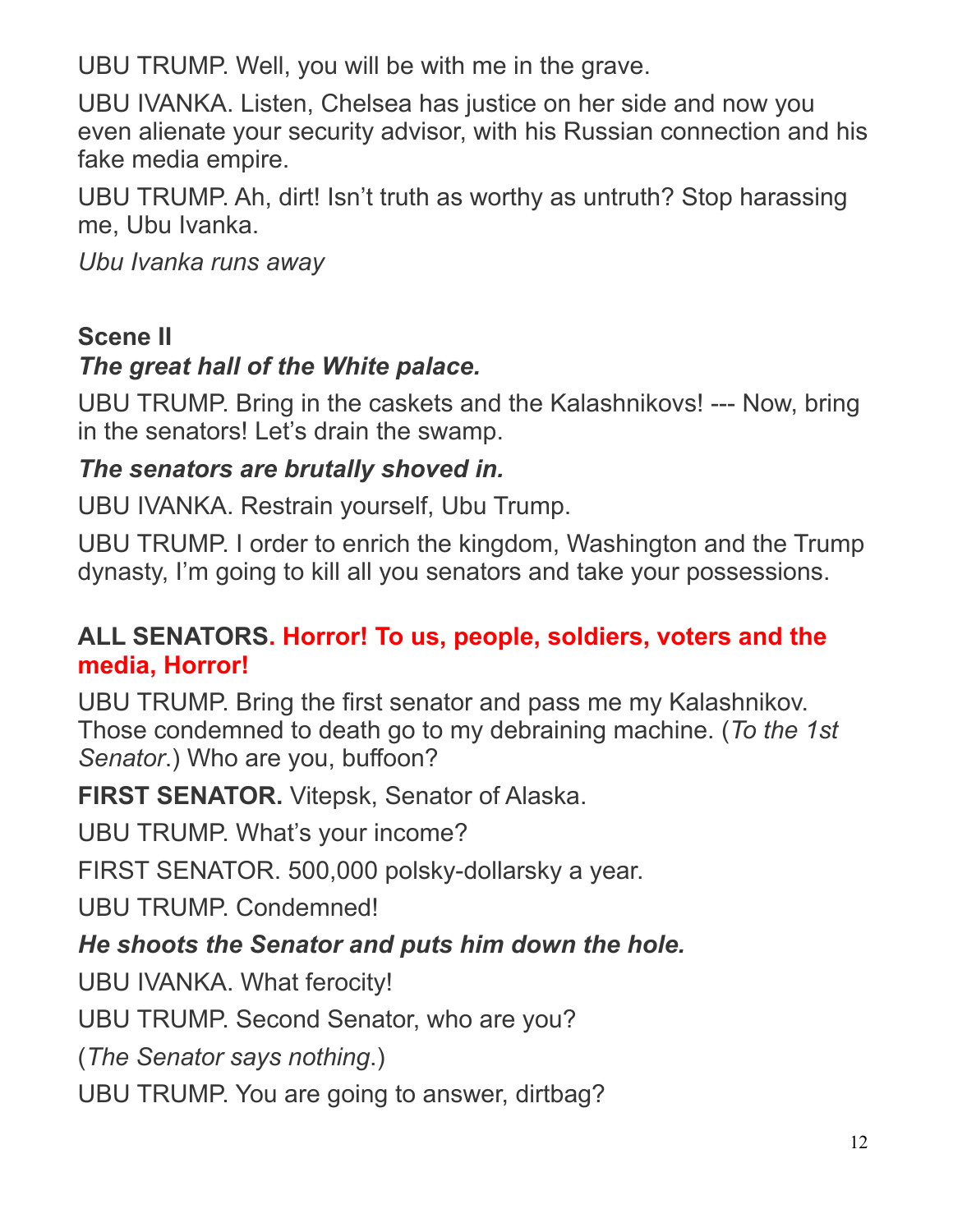SECOND SENATOR**.** Posen, Senator of Massachusetts.

UBU TRUMP. Excellent! An east coaster, that's all I want to know. A bullet in the brain, like we do in black neighborhoods! Third Senator, who are you? You have a dirty head.

THIRD SENATOR. Roy Moore, Senator of Alabama.

UBU TRUMP. Oh, the pedophile?

THIRD SENATOR. Ubu Trump, have pity, I'm just like you..

UBU TRUMP. Ok, get out of here, but organize a party for us. **(***Trump to Michael Flynn whispering***),** After the party, spry some bullets in his head like we did with Philando Castile. – *(loud)* Fourth Senator, who are you?

FOURTH SENATOR. Antony Weiner, Senator of New York.

UBU TRUMP. I love all these child molesters in the senate, what's your income?

FOURTH SENATOR. I'm fucking broke for paying so many settlements.

UBU TRUMP. I shoot you for foul language and for not granting me favorable building permits. Next, who are you?

GOVERNOR: Chris Christy, Governor of New Jersey.

UBU TRUMP. I recognize you. You should have closed the bridge in both directions forever and flooded the tunnels to keep your junkies and opioid addicts out of New York City. What kind of shit are you sniffing? OK, I strangle you to death like Eric Garner for selling loosies!

UBU IVANKA. You are too ferocious, Ubu Trump.

UBU TRUMP. Hey! I'm becoming richer. New Jersey, Texas and Massachusetts are rich states and they enter exclusively into my personal portfolio. I'm going to litter these states with Trump properties, Casinos, and Trump factories filled with illegals. -- Senator Herald. I know you, Remind me of your state?

SENATOR HERALD. California.

UBU TRUMP. You only won California because of Mexican voter fraud. Bullets in your head. But don't dare to run away unarmed like Walter Scott. --- Let's go fast. I have to go tweet. All senators in the mobile van. Drive them to death.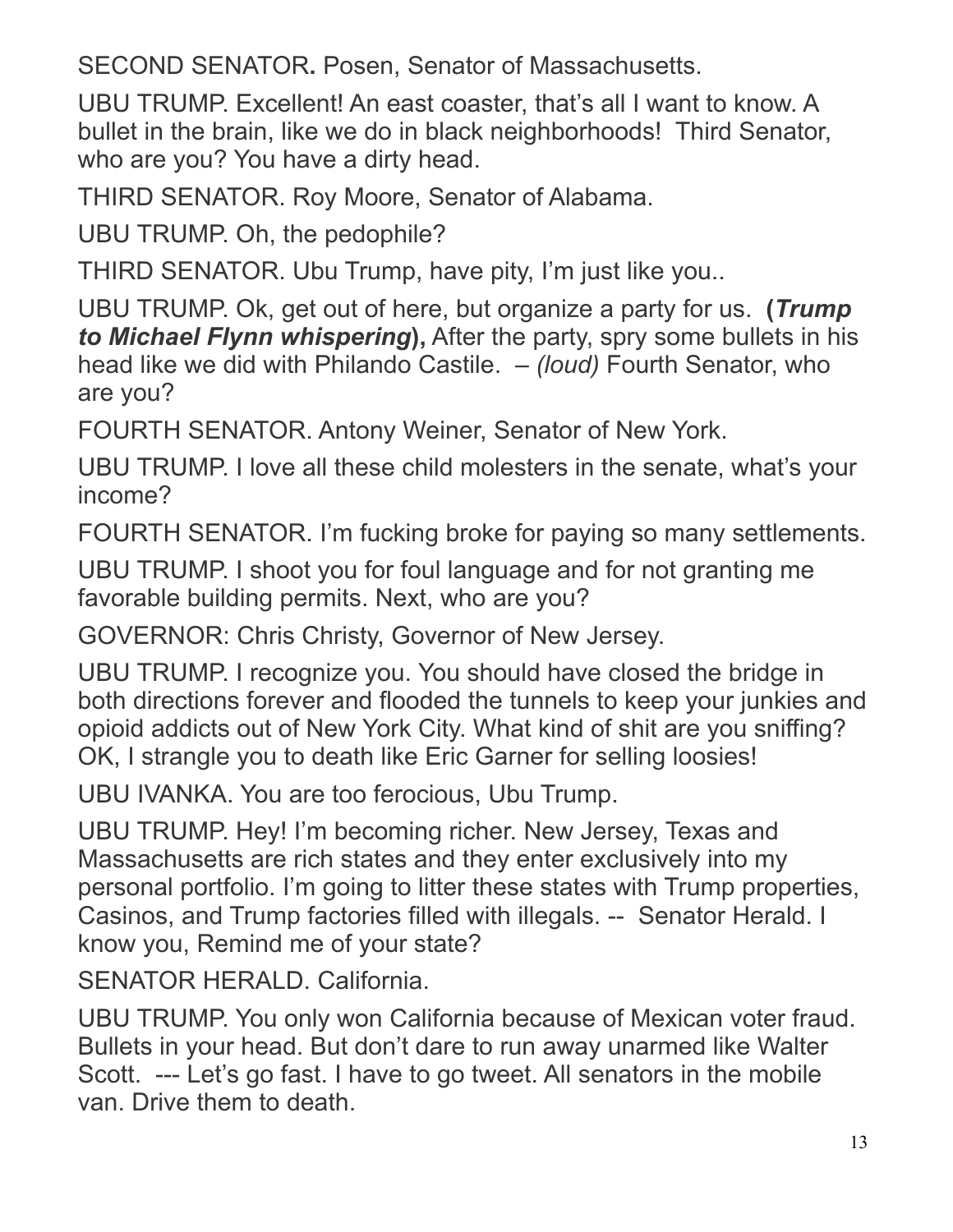## *The Senators are driven to death in multipre van.*

UBU TRUMP. Hurray, I drained the swamp. Now, let's make new laws. I make putrid laws.

## **SEVERAL ELECTED OFFICALS. This we've got to see.**

UBU TRUMP. I'm going to first reform justice: I need only one supreme judge and that is me. Clarence Thomas can stay and organize a new department for the propagation of misogyny and sexual assault. Now, let's proceed the executive branch of government and budgeting.

SEVERAL ELECTED OFFICIALS. **We oppose all change.**

UBU TRUMP. Shut up! From now on, all elected officials will no longer be paid.

ALL ELECTED OFFICIALS. **And what will we live on? We are poor.**

UBU TRUMP. You can pocket all fines you impose and keep all possessions of those you sentence to death.

## **FIRST SECRETARY OF STATE**. Horror!

**SECOND.** Infamy!

**THIRD.** Scandal!

### **FOURTH.** Indignity!

UBU IVANKA. Hey, what are you doing, Papa Ubu Trump? Who's to render justice now?

UBU TRUMP. Me! You'll see how well things will go.

### ALL. **We refuse to work under those circumstances**.

UBU TRUMP. Shut up, you brainless tarts. Otherwise, I'll have you debrained like special counsel Robert Mueller ! --- And now, gentlemen, we proceed to matters of taxes.

### **FINANCIERS**. **There's nothing that needs change.**

UBU TRUMP. But I want everything changed! I want to keep half of the taxes for myself.

FINANCIERS. **How excessive and unlawful.**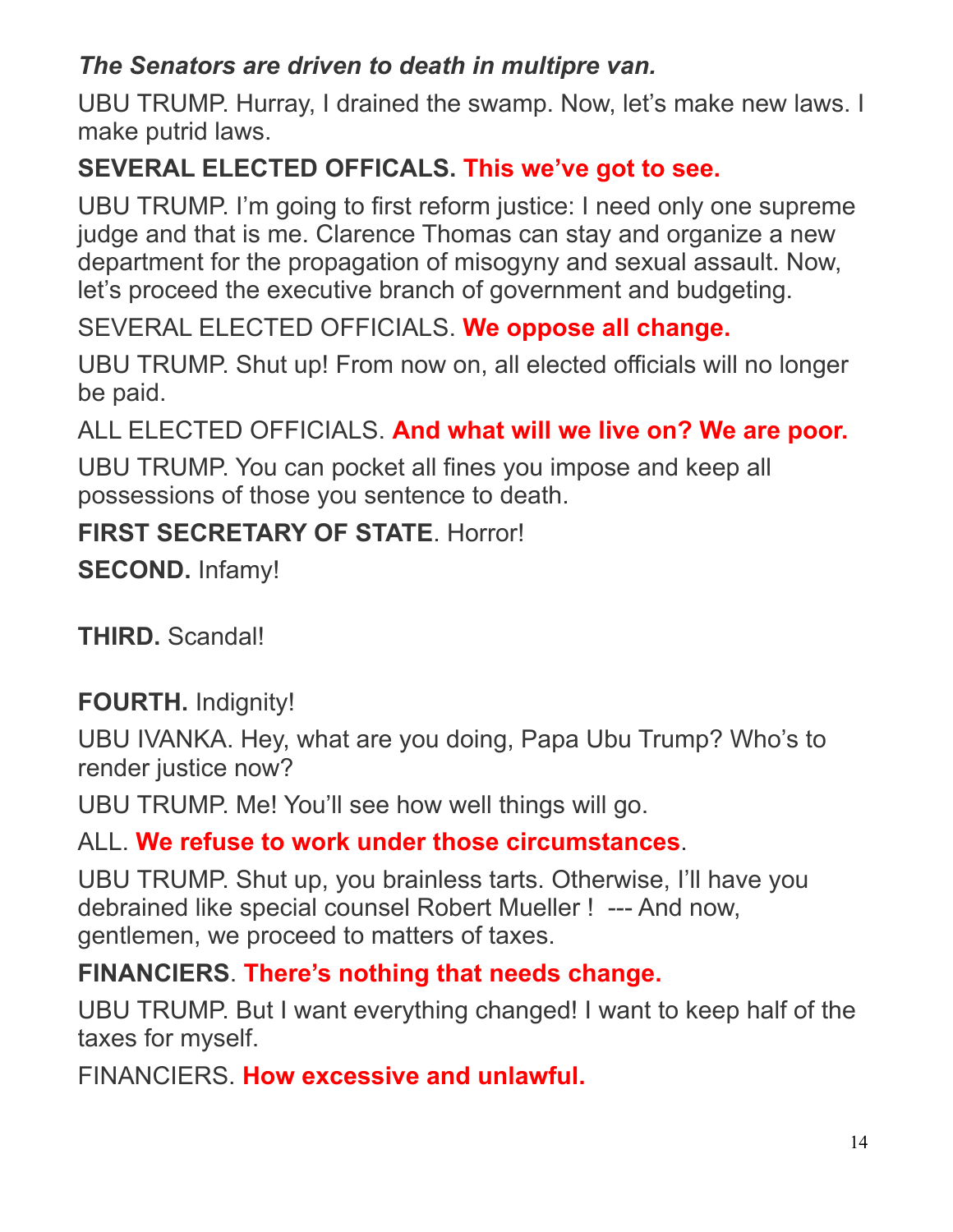UBU TRUMP. Gentlemen, we'll quadruple the taxes on property, double those on trade and industry, and put new taxes on those who marry.

**FIRST FINANCIER**. But that's unrealistic, Ubu Trump.

**SECOND FINANCIER.** It's absurd and unlawful.

UBU TRUMP You dare argue with me, you shit phynanciers! Let's decapitate them for a change.

## *They stuff the financiers in the hole and cut off their heads.*

UBU IVANKA. But really. Papa Ubu, what kind of a king-president are you? You slaughter everybody.

UBU TRUMP. No worries, my daughter, I keep the most loyal like you and your husband Jared.

UBU IVANKA. No more justice, no more phynance.

UBU TRUMP. Wrong, it's now Trump-Justice and Trump-Phynance, my sweet child. I'll go from city to city, from state to state and collect the taxes in person.

## **Scene III** *house of peasant.*

**A PEASANT** (*coming in*). Did you hear the big news? King Wenceslas is dead, all nobles killed, and young Chelsea ran away to the mountains. Most senators were cold-bloodedly assassinated the same way blacks are shot by police. Funeral homes spill over with debrained bodies. Ubu Trump has seized the throne and stolen all US votes with the help of Czar Putin, WikiLeaks and James Comey.

**ANOTHER PEASANT**. I come from Krakow-Chicago where I saw them carry away the bodies of more than 300 congressmen. They also killed 500 local and state officials, and it appears they are going to collect taxes twice. Ubu Trump does it even himself.

## ALL. **God! What will become of us?**

PEASANT. Ubu Trump is awful and his family abominable. He hates Harlem in particular and tweeted how he wants to flood morgues with bodies.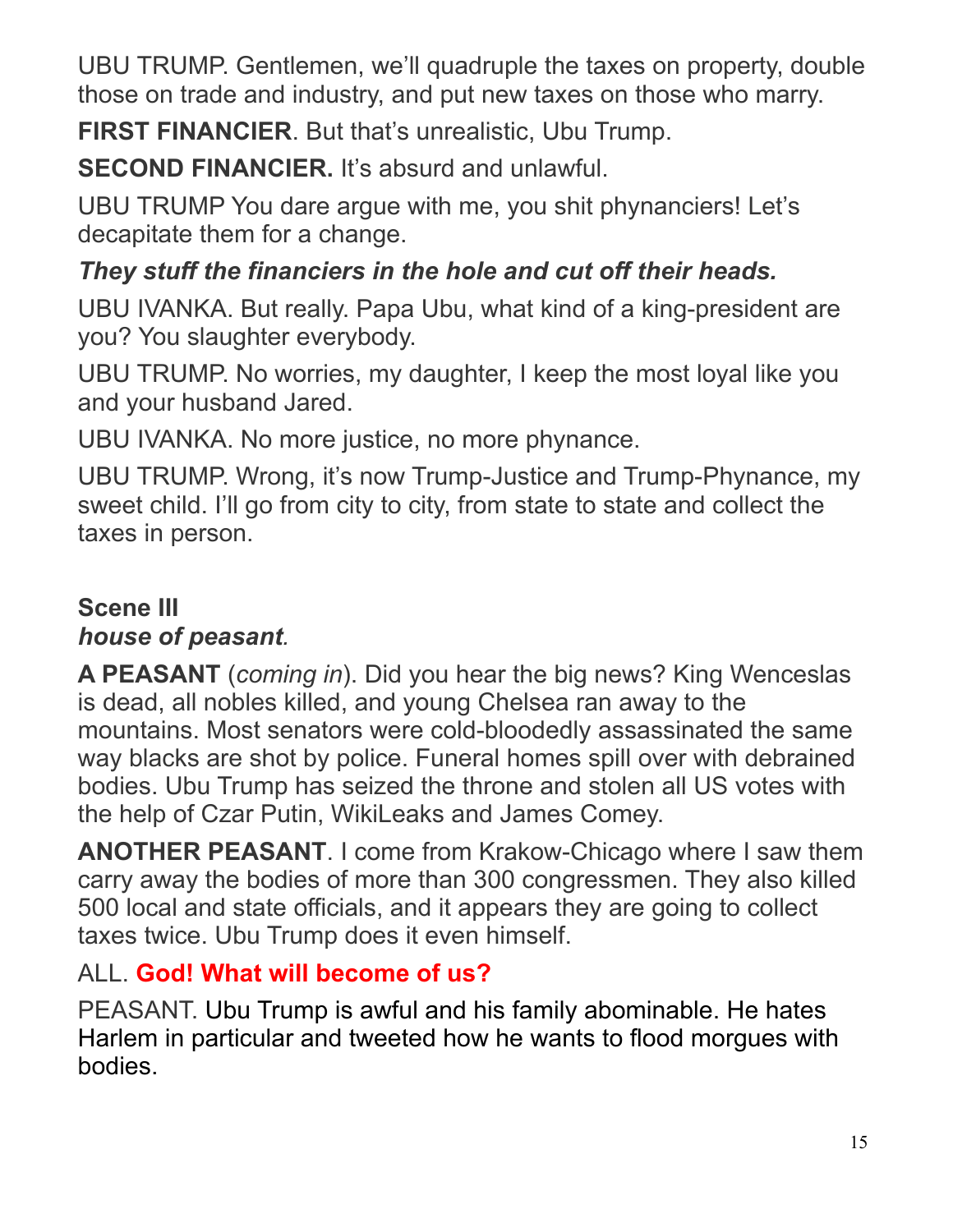**ANOTHER PEASANT**: He also introduced a new legal tender, we have now Trump dollars at an exchange rate 10 to 1.

#### ALL: **Decrepit bastard, we're gonna starve to death.**

## *A knock at the door.*

A PEASANT. Listen! Is that not someone knocking at the door?

THE VOICE OF UBU TRUMP (*outside*). Horn-belly! Open! Gimme your taxes! We take credit cards, stocks, bonds as well as Trumpdollars!

*The door is demolished. Ubu Trump enters followed by his legion of money-snatchers.*

### *Scene IV house of peasant.*

UBU TRUMP. Which of you is the oldest? (*A peasant citizen advances*.) What's your name?

IBRAHIM MUSTAFA. Ibrahim Mustafa.

UBU TRUMP. Well then, horn-belly, listen to me well, otherwise I cut off your head.

IBRAHIM MUSTAFA. Your Excellency has yet to say anything.

UBU TRUMP. Produce your money immediately. Also, your polsky dollarsky debt stays at the Trump dollar exchange rate.

IBRAHIM MUSTAFA. My lord, we were only supposed to be taxed 152 polsky dollarskis, now you ask for 152 Trump Dollars which is 10 times more. We paid our taxes already six weeks ago.

UBU TRUMP. It is very possible but I've changed the government. Now, you have to pay all existing taxes twice and the second time in Trump dollars. Only Trump dollars and double taxation will guarantee me a fortune quickly. Don't worry, we will debrain everybody anyway, so what does it matter. Give me all your money.

PEASANTS. **Terrible, unfair!**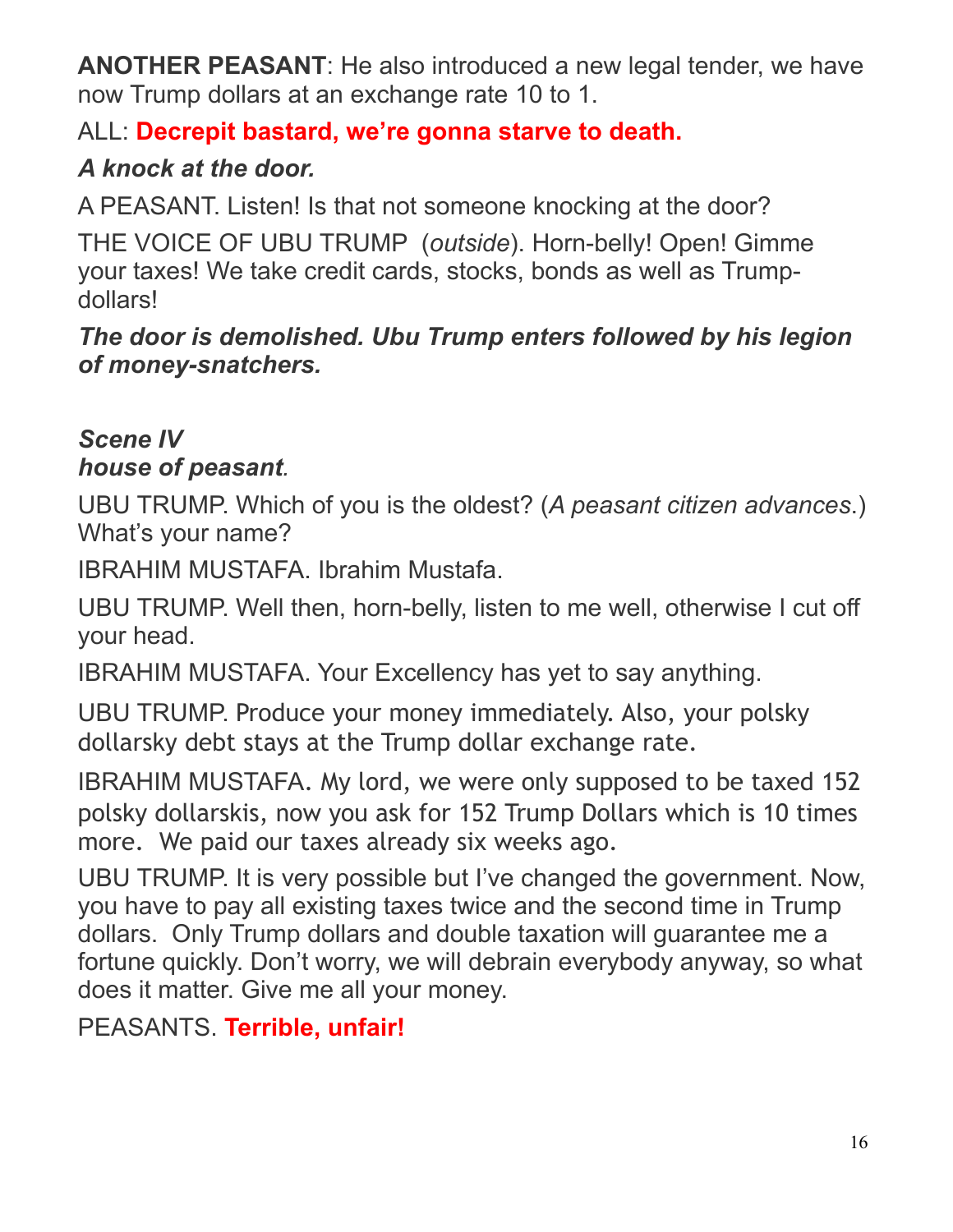UBU TRUMP. Mustafa, you also didn't obey my Muslim ban, therefore pay my taxes four times albeit that your grand father served already in WWII.

PEASANTS. **Ubu Trump! Have mercy on us. We are poor people.**

UBU TRUMP. I don't give a shit. Pay or perish.

PEASANTS. **We are not able to. We have already paid.**

UBU TRUMP. Pay! Or I'll break you with torture! Horn-belly.

ALL. **Enough, Revolt! To arms! Long live Chelsea, by God's grace the future Queen and president of Poland and the USA!**

UBU TRUMP (*to his tax collectors*). Kill them all and take everything. You can keep 10 %.

*A fight ensues. The house is destroyed, and Mustafa and all others who make it run away. Ubu Trump remains to collect all money and valuables.*

#### **Scene V**

## *On a black site, a Secret CIA detention facility.*

UBU TRUMP. Michael Flynn, you dare to ask me for something. You did a great job killing the king, stealing the Democrats' emails, colluding with Putin, organizing Russian money for my business and more. But why did you snitch on me.

MICHAEL FLYNN. Ubu Trump, in the 15 days you've been kingpresident you've committed more murders than people died in all wars in the middle east. This blood cries for vengeance.

### *(he turns away and runs)*

UBU TRUMP. Hey! my friend, watch your mouth. Don't run away.

### **Scene VI**

### *The palace at Moscow.*

**CZAR PUTIN**. *(Putin read by Yvanka reader)* Was it not you, infamous adventurer, who conspired in the death of my cousin Wenceslas?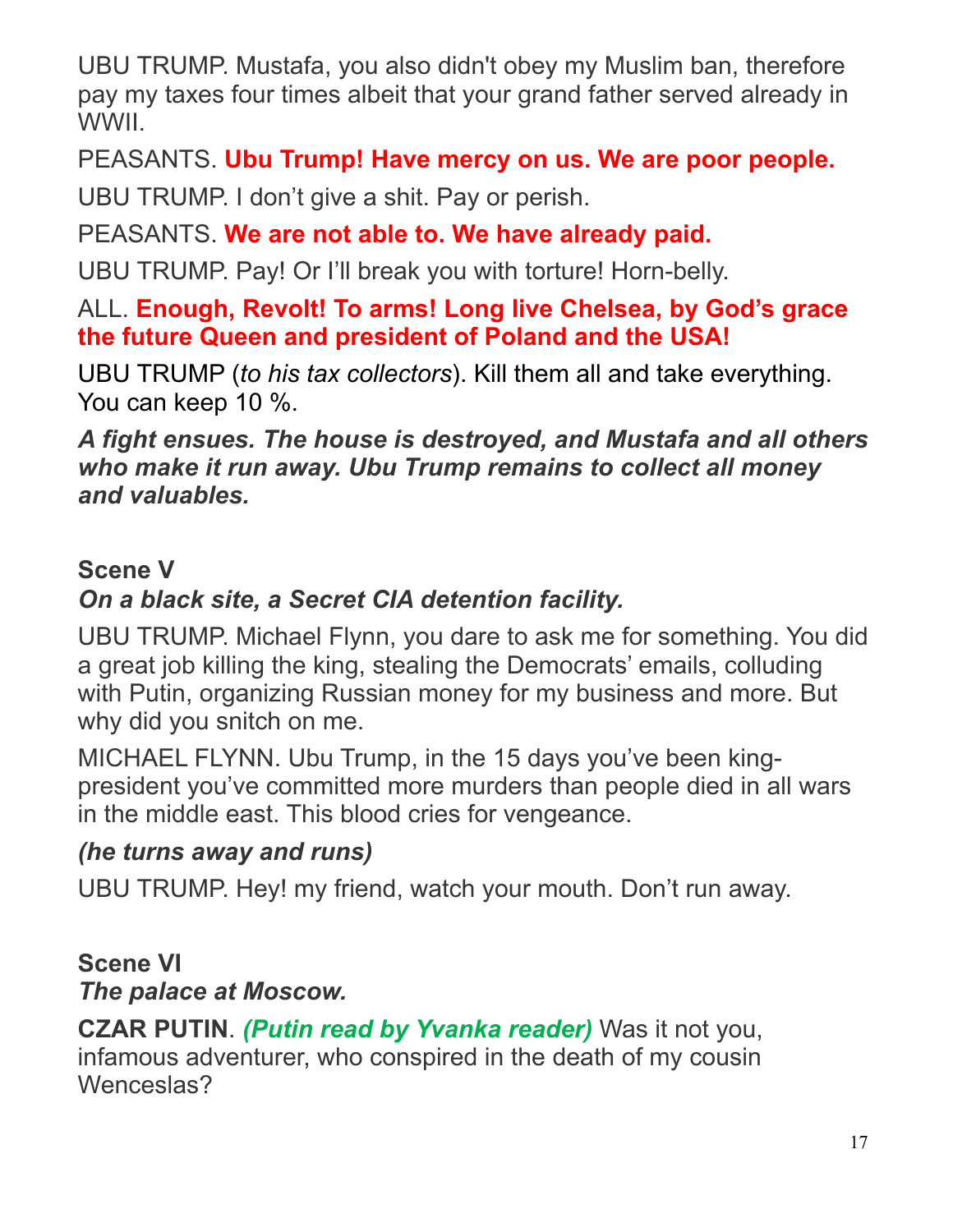**MICHAEL FLYNN.** My lord, forgive me. I was forced by Ubu Trump.

CZAR PUTIN. That awful liar and imbecil! Anyway, what do you want?

MICHAEL FLYNN. Ubu Trump trumped up conspiracy and collusion charges against me. I barely escaped with my life, riding on horseback for five days and five nights across the steppes to come and implore your gracious mercy.

CZAR PUTIN. What did you bring me as a token of your submission?

MICHAEL FLYNN. King Wenceslas' sword and a detailed plan of all Black Sites, the secret CIA jails. I also got tapes with Ubu Trump contracting syphilis with prostitutes in Moscow.

CZAR PUTIN. I'll take the sword. Please, burn the plans of the Black Sites because it is us building them and maintaining them for the USA. Also, I don't want to owe my victory to treason.

MICHAEL FLYNN. One of the daughters of the former king, young Chelsea, is still alive. We should do anything to restore her to the throne.

CZAR PUTIN. What rank did you hold in the Polish army?

MICHAEL FLYNN. I commanded the 5th regiment of dragoons at Wilna. I was also promised Puerto Rico and a US state.

CZAR PUTIN. Good. I name you sub-lieutenant in the 10th Cossack regiment, and beware if you turn traitor! If you fight well, you will be rewarded.

MICHAEL FLYNN. I do not lack courage, my czar.

*He goes.*

## **Scene VII** *At Trump tower*

UBU TRUMP. Gentlemen, the meeting is now open. First we're going to examine our phynances, then we'll talk about a little system I've invented to control the weather. Also, the Trump-dollar conversion has been a tremendous success.

**A COUNCILLOR.** Oh, very good indeed, Mister Ubu Trump. We are enchanted by your portraits on each side of the coin.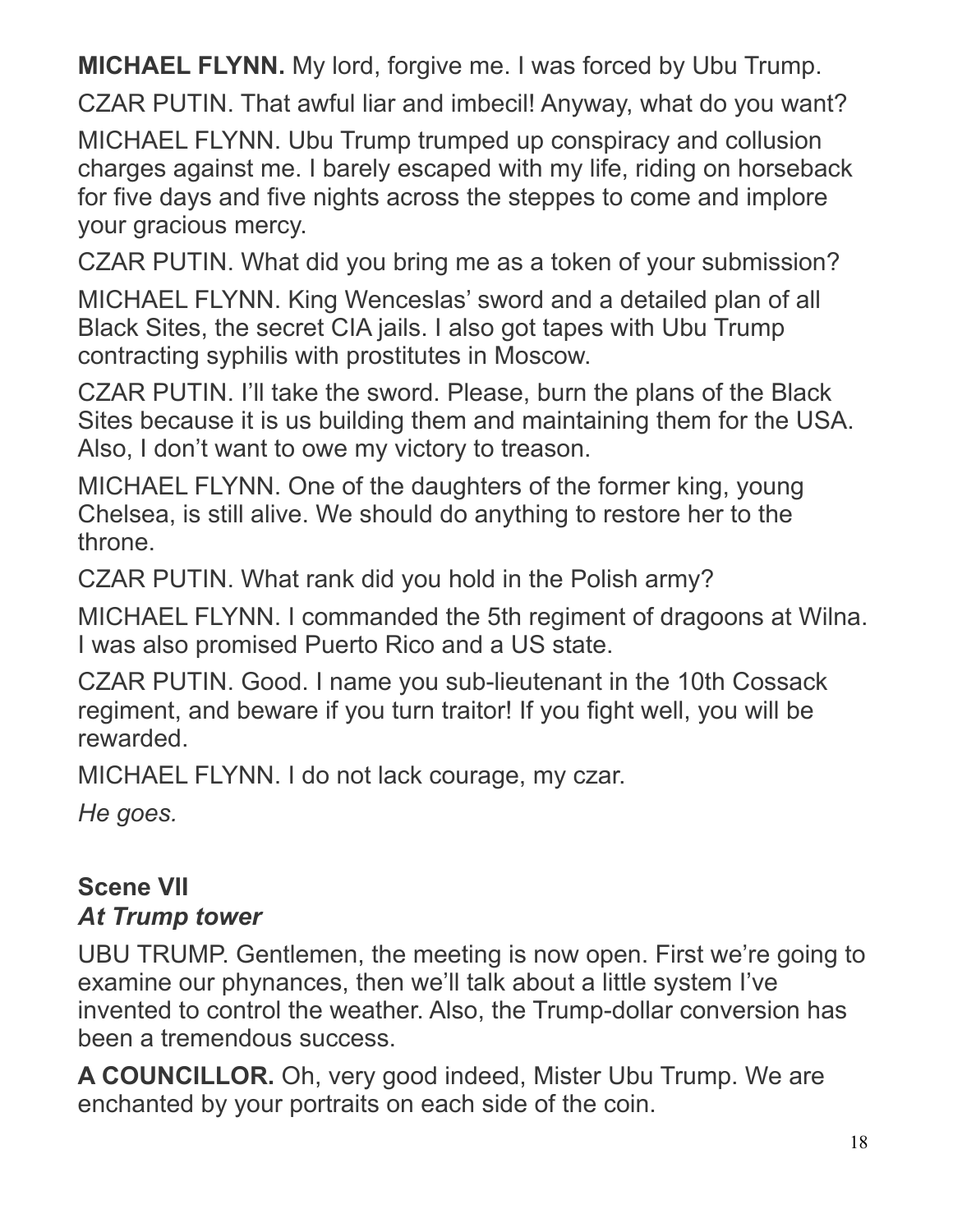UBU IVANKA. My image is on the back side, not his. But what a silly man, Ubu Trump is!

UBU TRUMP. Lady of my shit, watch your tongue. Well then, gentlemen, I have informed you that the phynances are going fairly well. On all sides one sees only burning houses, and people bending under the weight of our taxes. What an entertaining chaos.

UBU IVANKA. Also, we are forcing people to wearing my clothing line.

UBU TRUMP: We have now obligatory Trump-care with 100% copayments

A COUNCILLOR. Yes, that works very well with kickbacks from insurance companies and hospitals on top of it.

UBU TRUMP: A tremendous success. And are my new taxes working?

UBU IVANKA. Unfortunately, not. The tax on marriage has produced only 110 Trump-dollars.

#### *A messenger is dropping off a letter.*

UBU TRUMP. Ah! He left this letter, buffoonette, I'm afraid. It must be from Michael Flynn.

UBU IVANKA. Precisely. Czar Putin welcomed him very well, he's going to invade our lands to re-establish Chelsea. He swears you will be killed.

UBU TRUMP. I am afraid! I think I'm dying. Oh, poor man that I am. All saints, protect me! I will give you money.

#### *He weeps and sobs.*

UBU IVANKA. There's only one way out, Papa Ubu.

UBU TRUMP. Which is what, my love?

#### UBU IVANKA. War!

#### **ALL. War, Praise God! War, Praise the Tea Party! War is noble! War it is, use your nukes!**

UBU TUMP. Yes, but do you have an idea how expensive an army is? Airplanes, rockets, bombs, and nuclear arms cost even more so. The Trump family business is not yet invested in the military industrial complex. So far we've made money only with hospitality services. War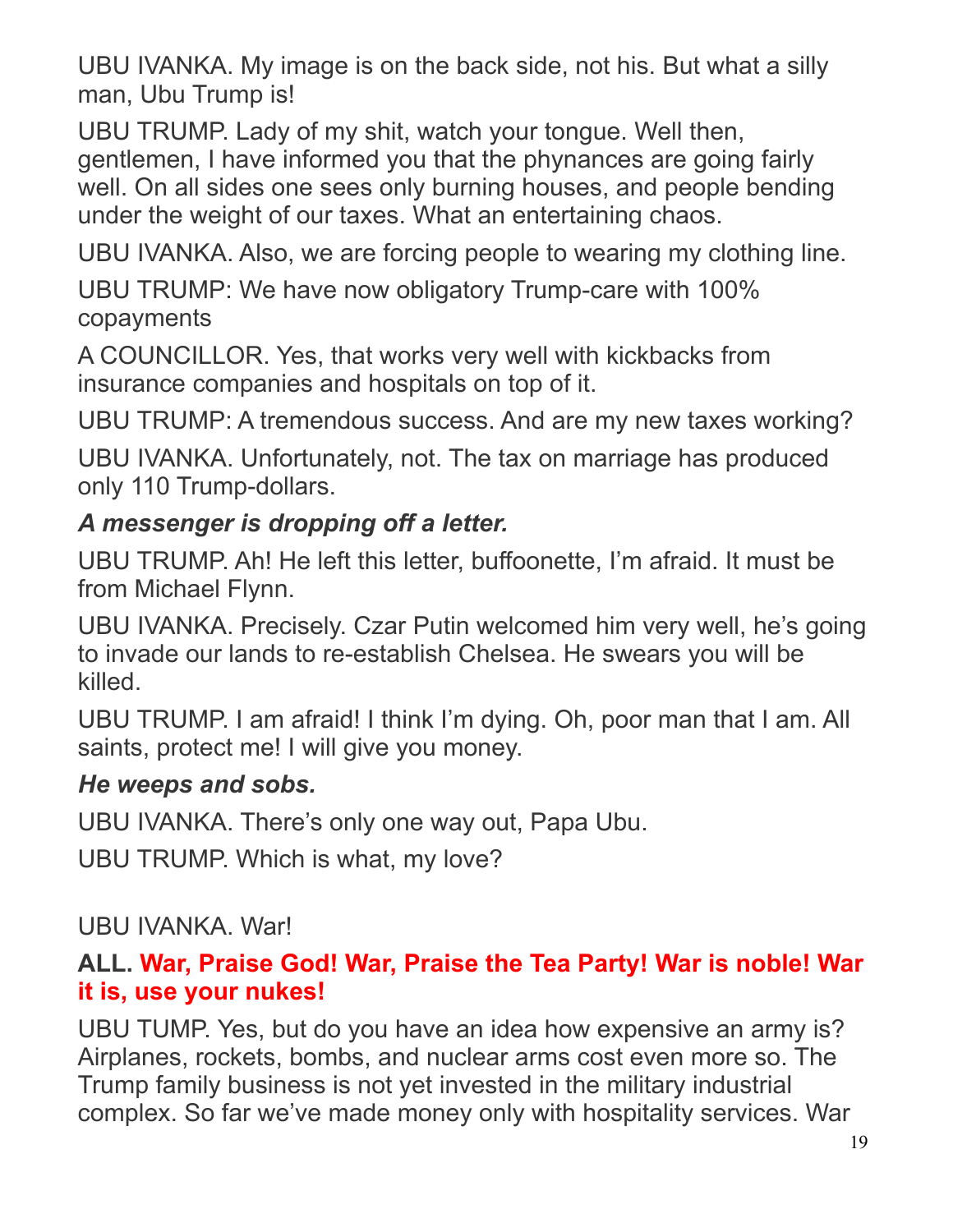is expensive. I already hated to send a single soldier to rescue people in Puerto Rico. By the way, I want hurricane Maria be renamed Hurricane Trump. For that naming problem my weather controlling power wasn't able to reroute the storm to Mexico.

**COUNCILLOR.** Ubu Trump, there is no choice. Let's organize the army and invade Mexico on our way home.

UBU TRUMP: I'll pay for the war only if we win!

COUNCILLOR. We need to centralize all finances for war.

UBU TRUMP. No, no! I'm going to kill you. I don't want to spend money. Go collect all money you can get from the poor.

### **ALL. Long live war!**

### **Scene VIII**

*The encampment before Warsaw Washington.*

#### **SOLDIERS. Long live Poland and the USA! Long live Ubu Trump and all his brand names!**

UBU TRUMP Hey, Ubu Ivanka, give me my breastplate, my swagger and my AK47. But I need somebody to carry all this it for me.

UBU IVANKA. Hear the coward!

UBU TRUMP. Remember, the Russians advance and they're out to kill me and you.

UBU IVAKA. You're looking like an armed pumpkin.

UBU TRUMP. Bring me also the Horse of Phynance.

UBU IVANKA. Your horse won't be able to carry you. It hasn't eaten anything for five days and is nearly dead.

UBU TRUMP. Possibly, but they wanted me to pay 12 coins a day for this horse . .

(*Ubu Ivanka blushes, and lowers her eyes*.)

All right, bring me another beast, but I won't go on foot. Horn-belly!

*Henchman Lap leads in an enormous horse.*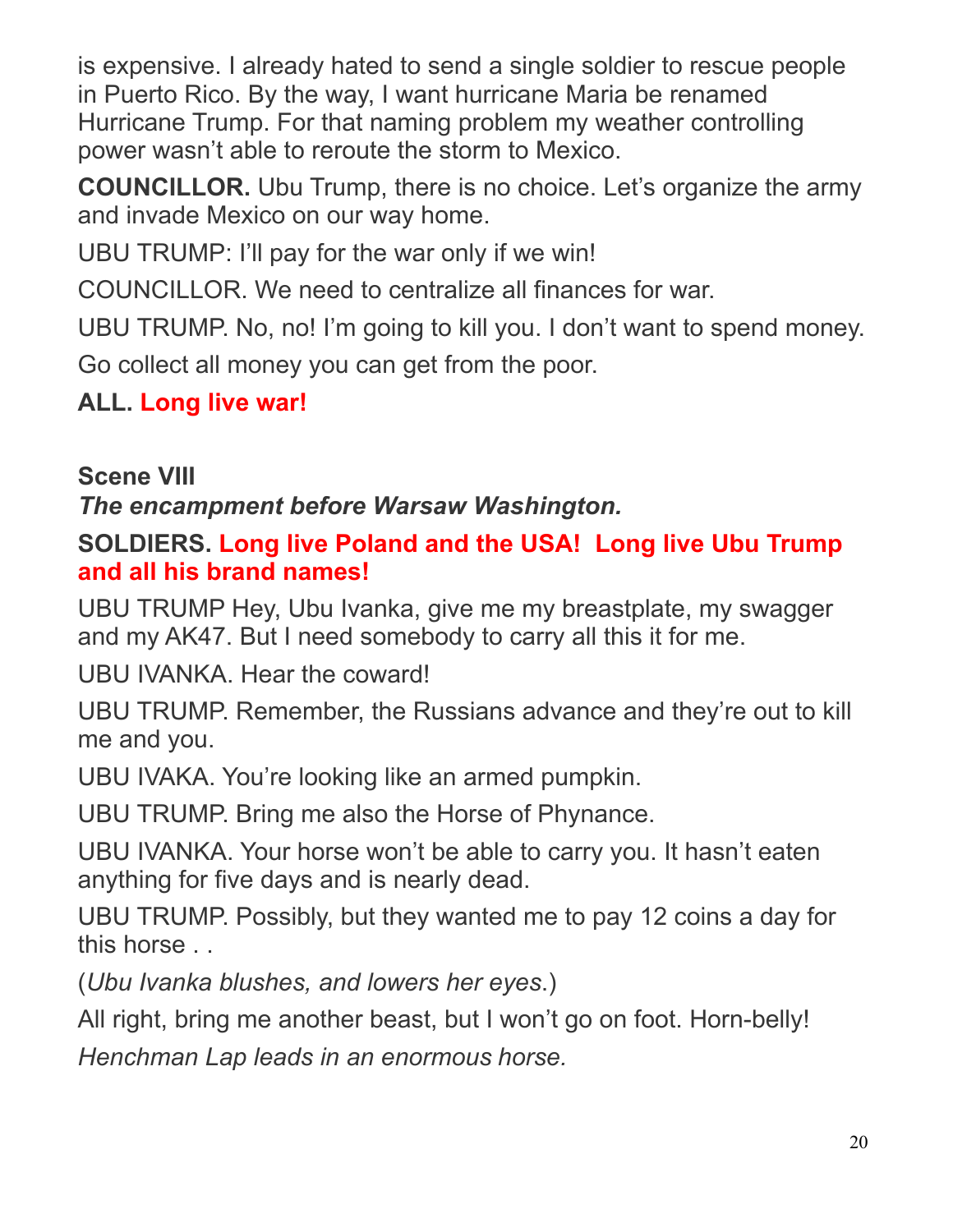UBU IVANKA. He is indeed an imbecile. He can't even climb a horse by himself.

UBU TRUMP. Fizzihorn, I'm off to war and I will kill everybody.

UBU IVANKA. Good luck, Papa Ubu! Kill Czar Putin and Chelsea.

UBU TRUMP. For sure twisting off their noses and teeths, extracting their tongues and water boarding.

### *The army moves off to the sound of fanfares.*

#### **Act 4 Scene I** *The town square in Warsaw-Washington.*

**CHELSEA.** Forward, my friends! Long live the king of Poland, President Washington and the USA! That old rogue Ubu Trump will soon be gone. We also will get the old witch, Ubu Ivanka, and all the other bastards. I will lead the march to re-establish the dynasty of my family.

## **ALL**. **Long live Chelsea!**

CHELSEA. I'll revoke all Ubu Trump taxes and get rid of the Ubu Trump dollars.

#### **ALL. Hurrah! Forward! Let's run to the palace and slaughter the whole brood**.

### *The crowd launches stones.*

**FIRST GUARD.** All the windows are broken

#### *Ubu Ivanka runs away pursued by all the Poles. Shots and hail of stones.*

### **Scene II**

## *The Polish army on the march in the Ukraine-Pennsylvania*

UBU TRUMP Ham of God! Head of a cow! We are going to perish because we die of thirst and tiredness. Soldier, have the kindness to carry my phynance box, and you, Scaramucci, take charge of the shitchisel and physics-stick to relieve our person, because, I repeat, we are tired.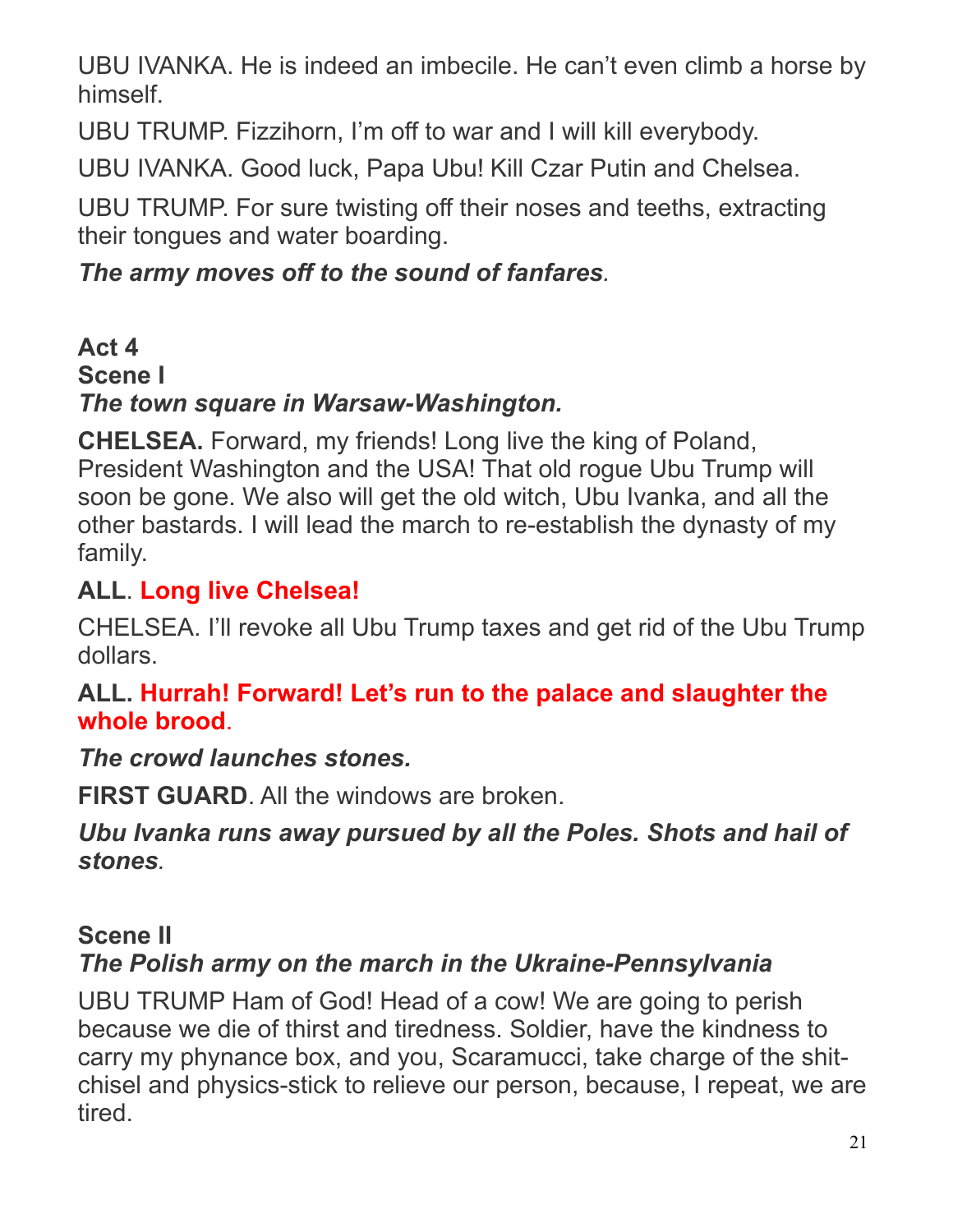### *The soldiers obey.*

**JARRED KUSHNER** It is astonishing that the Russians don't appear.

UBU TRUMP. Well, it is regrettable that the state of our phynances doesn't permit us to have an army of self-driving cars and self-fighting robots.

**JARRED KUSHNER**. See, there's Steve Bannon in a hurry appearing.

UBU TRUMP. What's bothering him, this boy?

**STEVE BANNON.** All is lost. The Poles are revolting. Ubu Ivanka has fled to the mountains.

UBU TRUMP. Bird of night, beast of misfortune, owl in legwarmers! Where do you finish with this nonsense? It's just one thing after another. And who did it? Chelsea, I bet.

**STEVE BANNON**. Yes, noble Ubu Trump, in Warsaw Washington she rules..

UBU TRUMP. Bannon, Boy of my shit, if I believed you I'd make the whole army go back the same way it came. But, the Russians are not far off, Czar Putin wants all our databases, phynances and physics. He already snatched Edward Snowden away from us.

**GENERAL MAD DOG.** Ubu Trump, don't you see the Russians coming?

UBU TRUMP. It is true! The Russians! And now I am screwed! We are on a hill and exposed on all sides. how can i get away alone – while you all fight and protect me? I'm scared, I suffer from diarrhea.

## **THE ARMY**. **The Russians! The enemy!**

UBU TRUMP. You go, you go, Boutez en avant! Take up your positions. I stay on this hill and you go down and fight. Circle around me down there. Put in your rifles as many bullets as possible. A bullet must equal a dead Russian. I will stay inside the windmill and will fire with my phynance-gun through the window though I hate to be poor again. – General Mad Dog! When will they attack and what's the time now.

GENERAL MAD DOG. 11 in the morning.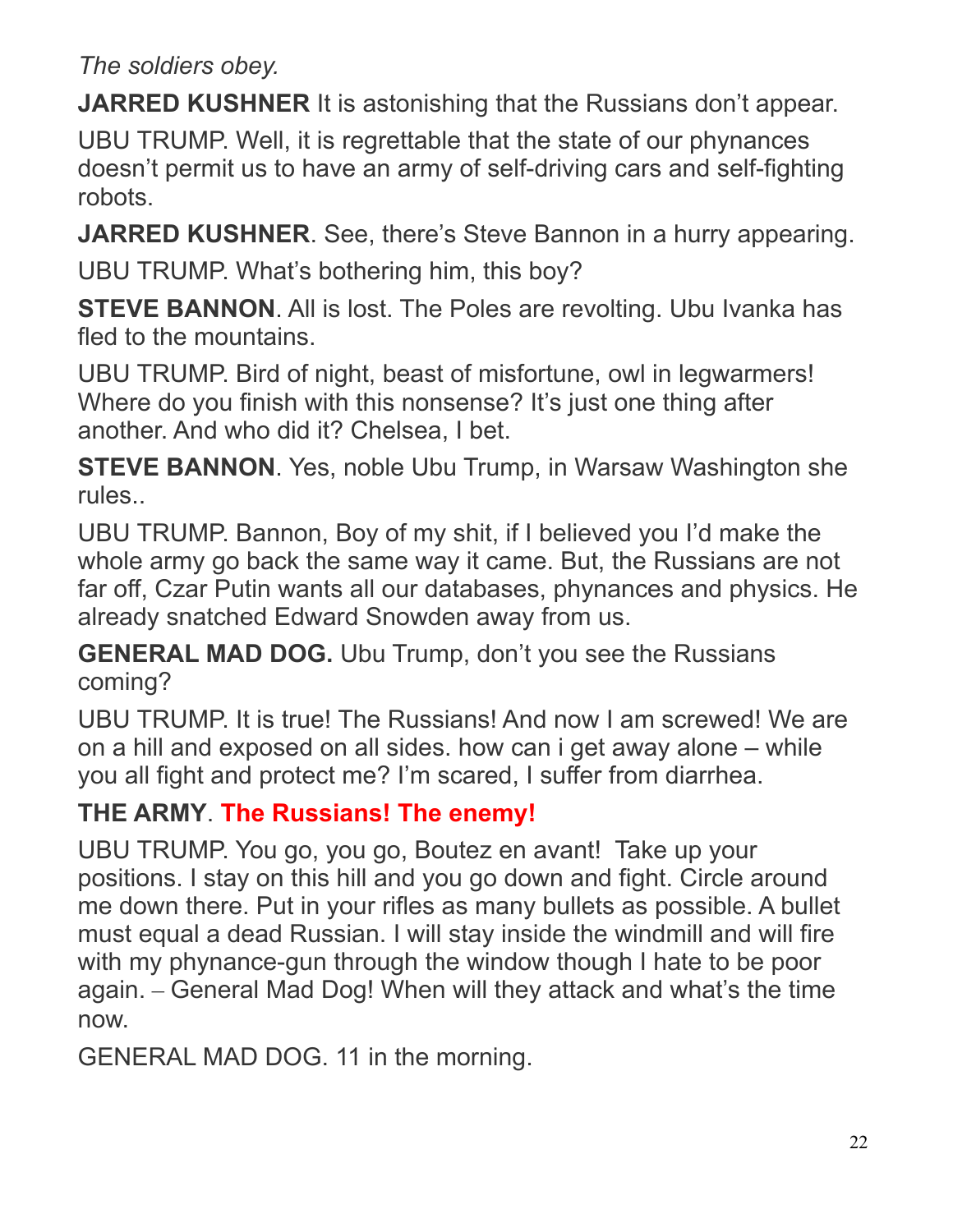UBU TRUMP. Then we shall eat lunch because these lazy Russians won't attack before noon. Esteemed Mad Dog, get everybody ready and to begin the Song of war phynances. Sing: starvation for them, fine dining for us.

*Mad Dog leaves.*

# **SOLDIERS: Long live Ubu Trump!**

UBU TRUMP. Oh, all these brave people. I adore them!

## *A Russian cannonball arrives*

UBU TRUMP. Ah! I'm scared. God, I'm dead! And yet, no – I've no injuries.

#### **Scene IV Battle field**

**A CAPTAIN**. Ubu Trump, the Russians attack started ahead of time.

UBU.TRUMP What do you expect me to do about it? It wasn't me who told them to. They usually don't do shit before noon. Gentlemen of Phynances, let us fight. Let's spread fake news, bribery and attack the media.

### *A second cannonball. Ubu Trump is bowled over, the cannonball bouncing up and down on his belly*

**GENERAL MAD DOG.** A second cannonball! I'm getting out of here. Not a good time for lunch.

## *He flees.*

UBU TRUMP. Ah, I've had enough. It rains lead and iron here and it could damage my precious skin and my china. You should all descend into the war theater.

### *All descend quickly. The battle erupts. They disappear into torrents of smoke at the foot of the hill.*

# **RUSSIAN SOLIEDER For God and Czar Putin!**

## **STEVE BANNON.** Ah! I'm dead!

UBU TRUMP. Good, I couldn 't take you anymore. I think I have to soon become a fake democrat again.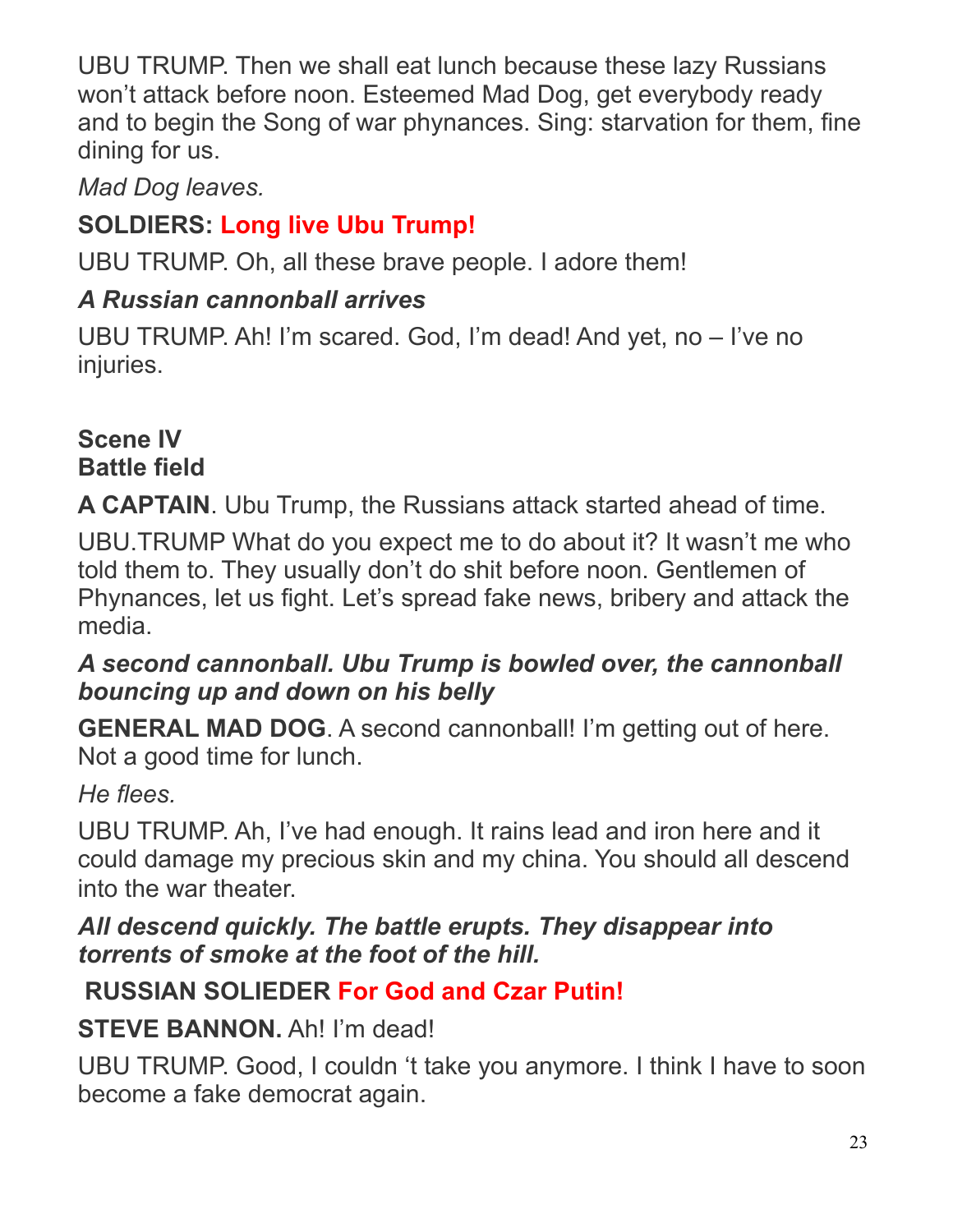**A RUSSIAN**. Ubu Trump, I'll shoot you.

## *He shoots him with a revolver.*

UBU TRUMP. Oh no! I am wounded! I'm done for! I'm buried! Except that he missed! Ah! I got him! (*He rips him open.*) Now, we start winning! Report to Fox News, we're winning! A tremendous, beautiful victory!

**GENERAL MAD DOG.** Forward! Let's press home our advantage! Victory is ours!

UBU TRUMP. You think so? So far I feel on my forehead more bumps than laurels.

# **RUSSIAN CAVALRY**. **Hurrah! Make way for Czar Putin!**

*The Czar Putin enters, accompanied by Michael Flynn, disguised.*

**A POLE**. Ah! Lord! Save what you can! There's Czar Putin!

**ANOTHER.** OH, My God! He's crossing the moat.

**A THIRD**. Biff! Boff! There's four of them stunned by that big bastard of a lieutenant.

**MICHAEL FLYNN**. Ah! I had enough.

UBU TRUMP. Forward, my friends! Catch this blighter! We'll make mincemeat of these Muscovites! Victory is ours! A tremendous victory!

# **ALL. Forward! Hurrah! Ham of God! Get the big feller!**

**MICHAEL FLYNN.** I have fallen.

UBU TRUMP (*recognizing him*). Ah, it is you, Flynn! Ah, my friend, we are well happy, to see you die. I'm going to cook you slowly! Gentlemen of Phynances, light a fire.

## *Something hits Ubu Trump*

Ah! No! Ah! I'm dead. It is at least a cannonball I received. Ah! my God, forgive me my sins. Yes, it is definitely a cannonball. Now, I believe in God as well. Rescue me!

**GENERAL MAD DOG**. You've been only shot with a cap-pistol, not a cannon ball. Your only slightly hurt in your butt.

UBU TRUMP. Ah! How encouraging. You get a raise, Mad Dog.

GENERAL MAD DOG. Ubu Trump, we advance on all fronts.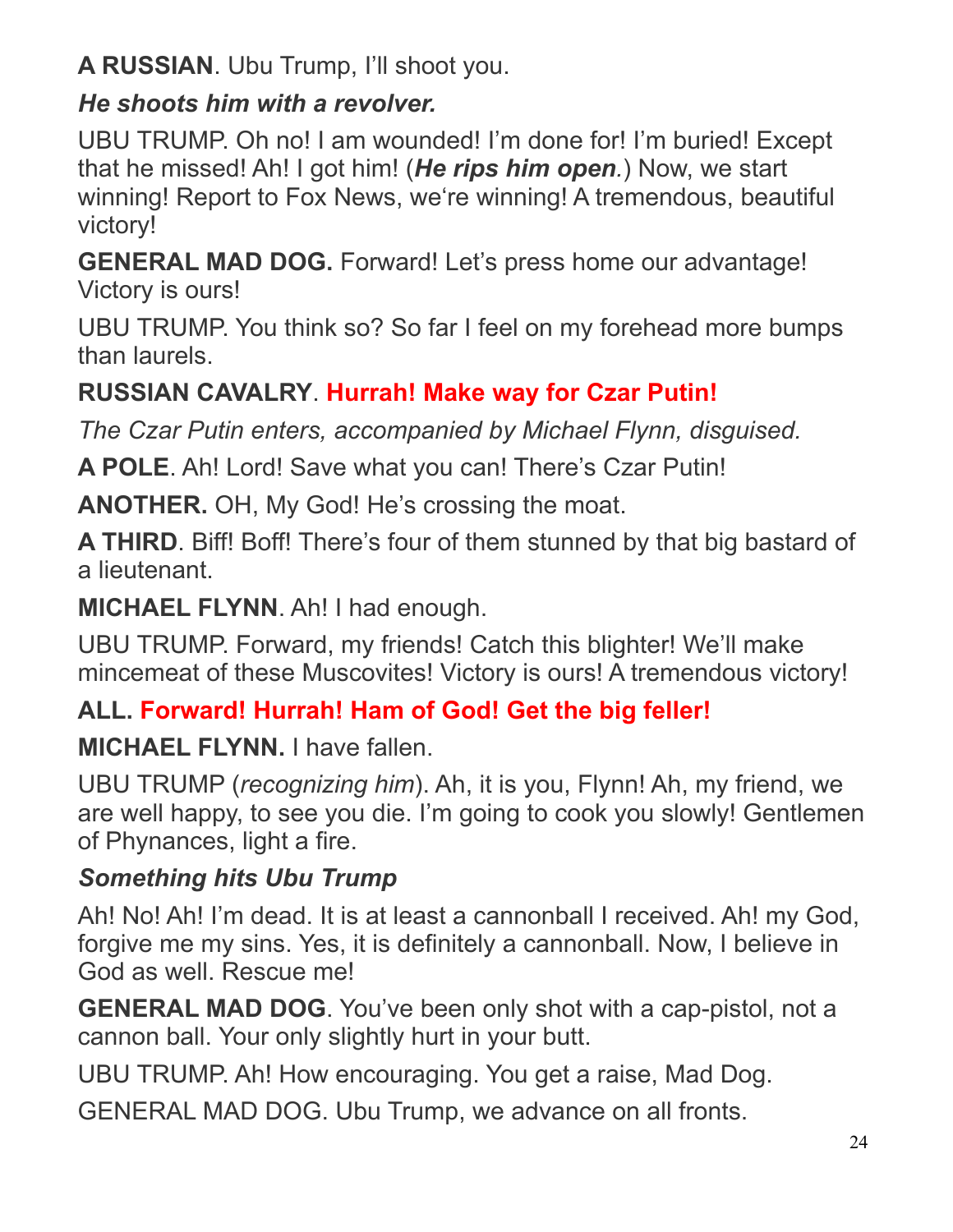UBU TRUMP. Oh! Shit!

GENERAL MAD DOG. Don't sit, go take the Czar Putin instead.

UBU TRUMP. You do it for me! Take this shit- sword, do your duty, and you, money-crook, don't remain behind. Physics-stick, emulate them. Slaughter, abuse and torture the Muscovites and their czar. Forward, my Horse of Phynance must survive!

## *General Mad Dog charges at the Czar.*

**A RUSSIAN OFFICER**. Watch out, Your Majesty!

## *The Czar evades a shot and pursues Ubu Trump.*

UBU TRUMP. Holy Virgin, this fanatic pursues me! I've got to escape, great God!

## *He jumps the moat. The Czar falls in.*

**THE CZAR PUTIN.** Oh, I've fallen in.

## **POLES. Hurrah! Czar Putin is down!**

UBU TRUMP. I hardly dare turn around!. My physics-stick and bravery worked marvels. There's no doubt that I would have completely killed him if an inexplicable terror had not come upon me and annulled in us the effects of our courage. But we had to suddenly turn around, and owe our preservation only to the solidity of our Horse of Phynances.

#### *The Russian dragoons charge their Kalashinkows, and rescue the Czar Putin.*

UBU TRUMP. Ah! We were so close to finish the bastard off. But now, that's our cue to get out of here. backward!

### **POLES. Every man for himself!**

UBU TRUMP. Let's go! What mess.! How am I going to get out of this mess? *(He is attacked and knocked over by Russians.)* Hey you! Don't kill me!, Wait! Taste the wrath of Mister Phynance. I write you a check. You can cash right away.

#### *Ubu Trump writes some checks bribing the Russians who attack him* **.**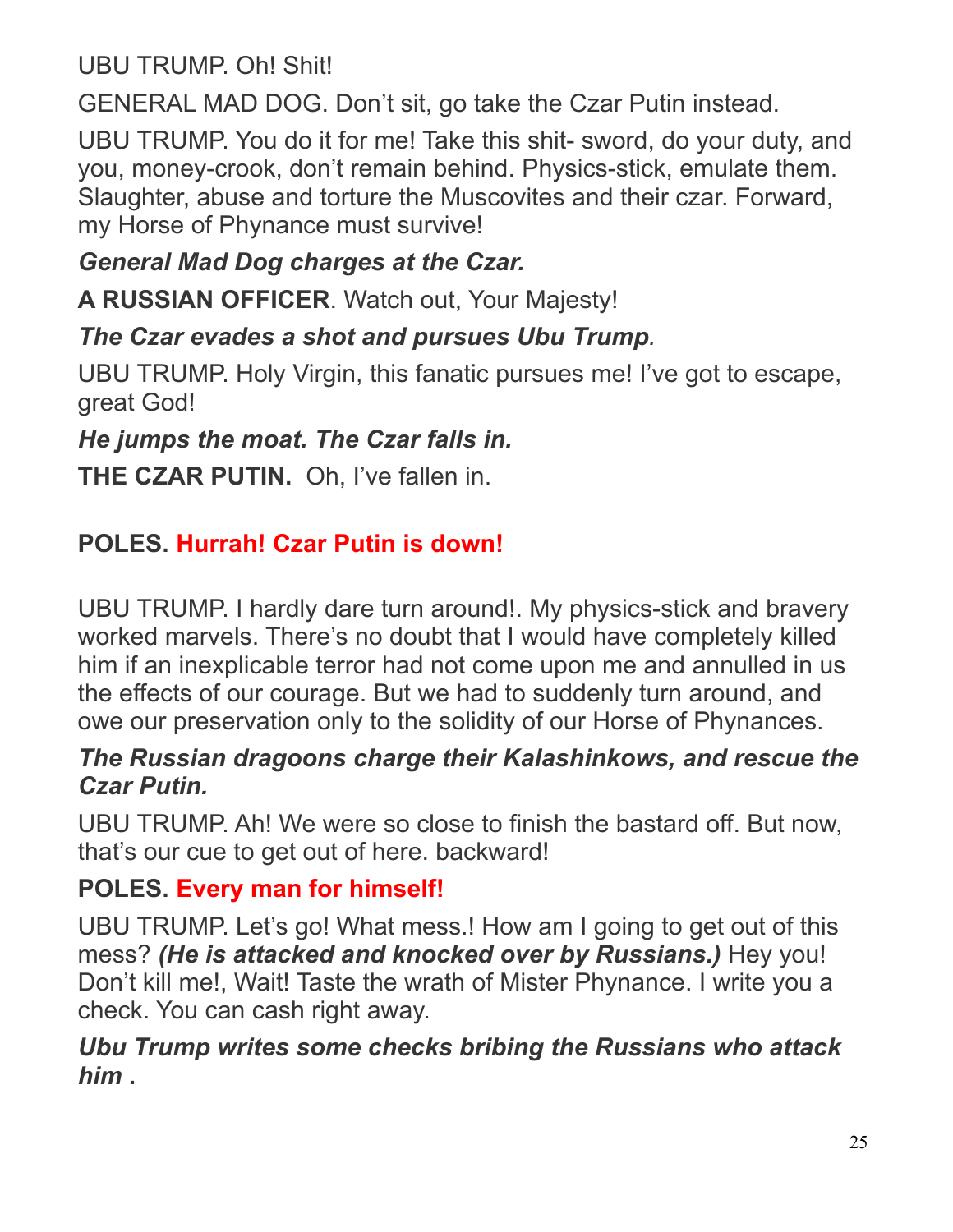Now they are gone. Let's save ourselves – and quick! – while Mad Dog isn't looking.

*He runs off, Czar Putin and the Russian army pursue the Poles.*

## **Scene V** *A cave in Lithuania. It snows.*

UBU TRUMP. Ah! What a wretched time. It's freezing enough to split a rock and my horse of Phynance is badly hurt.

**SCARAMUCCI.** Hey! Ubu Trump, are you done with your terror and your flight?

UBU TRUMP. Yes. I'm not afraid any more, but I must flee again.

**PREIBUS** (*aside*). What a swine!

UBU TRUMP. Hey, Preibus, How is it going ?

PREIBUS. Sir, As well as it can and it could be worse. I can't extract the bullet.

UBU TRUMP. That's good. You were always wanting to strike others. Me, I displayed the greatest courage and slaughtered four enemies by my own hands, not counting those that had already died.

**PREIBUS**. Do you know, what became of little boy Bannon?

**SCARAMUCCI**. He received a friendly bullet in the head.

UBU TRUMP. I regret but it was mine by mistake.

**PREIBUS.** The Trump presidency is over.

UBU TRUMP. You wish. You horny bastard.

**SCARAMUCCI.** I'm dying of hunger.

UBU TRUMP. I'm hungry, me!. But I see Russians everywhere. My God! oh!

## *Ubu Trump falls asleep.*

**PREIBUS**. I wish I knew if what Bannon said is true, whether Ubu Ivanka is indeed dethroned. It's not impossible.